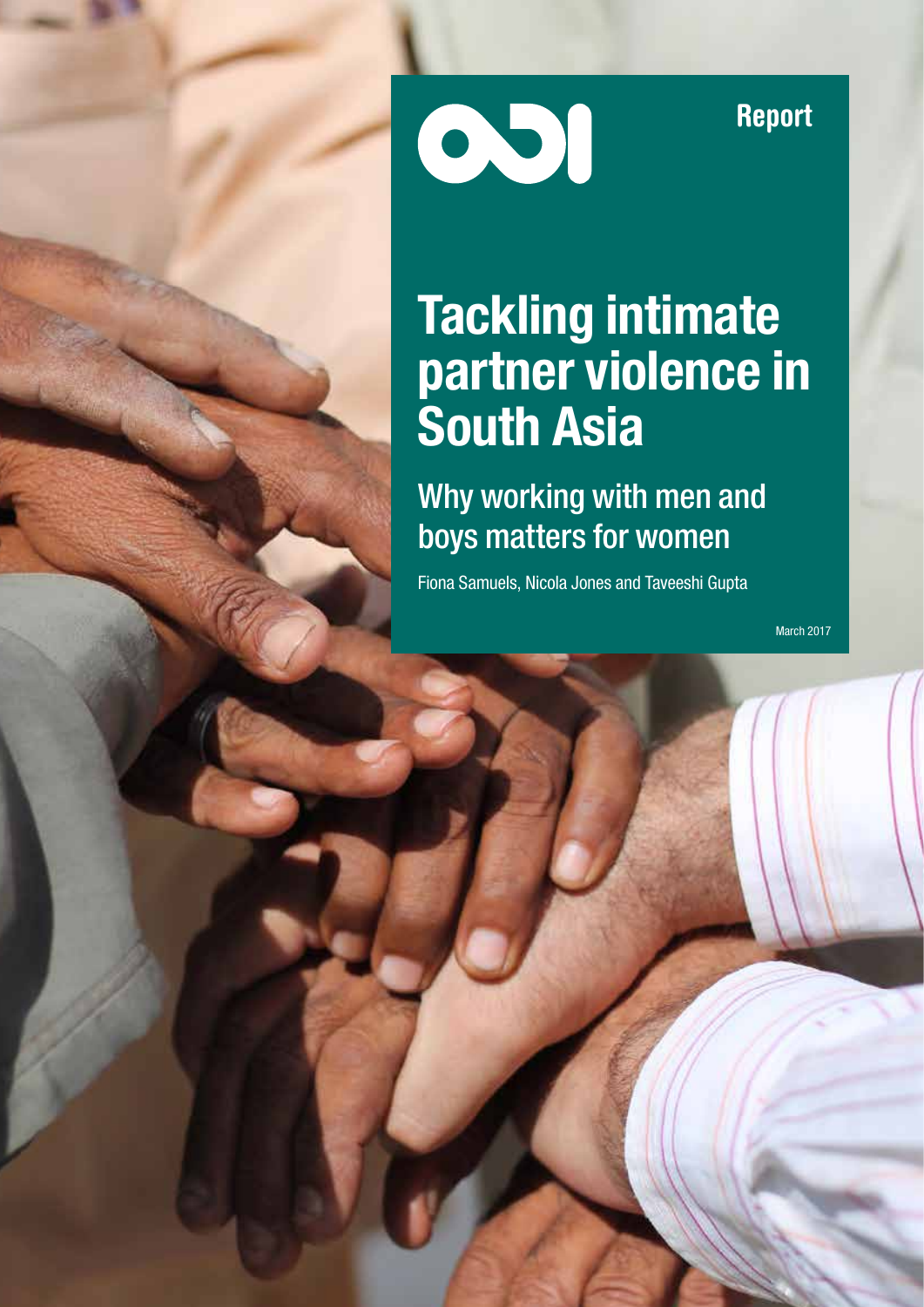The authors would like to acknowledge the partner organisations that contributed to the Violence Against Women and Girls South Asia research from which this report is drawn: Aga Khan University (Pakistan), Emory University (US), icddr,b (Bangladesh) and the Nepal Institute for Social and Environmental Research (Nepal).

This material has been funded by UK aid from the UK Government, however the views expressed do not necessarily reflect the UK government's official policies.

#### Overseas Development Institute

203 Blackfriars Road London SE1 8NJ

Tel. +44 (0) 20 7922 0300 Fax. +44 (0) 20 7922 0399 E-mail: info@odi.org.uk

www.odi.org www.odi.org/facebook www.odi.org/twitter

Readers are encouraged to reproduce material from ODI Reports for their own publications, as long as they are not being sold commercially. As copyright holder, ODI requests due acknowledgement and a copy of the publication. For online use, we ask readers to link to the original resource on the ODI website. The views presented in this paper are those of the author(s) and do not necessarily represent the views of ODI.

© Overseas Development Institute 2017. This work is licensed under a Creative Commons Attribution-NonCommercial Licence (CC BY-NC 4.0).

Cover photo: Pakistan hands together © David Walker/ODI 2016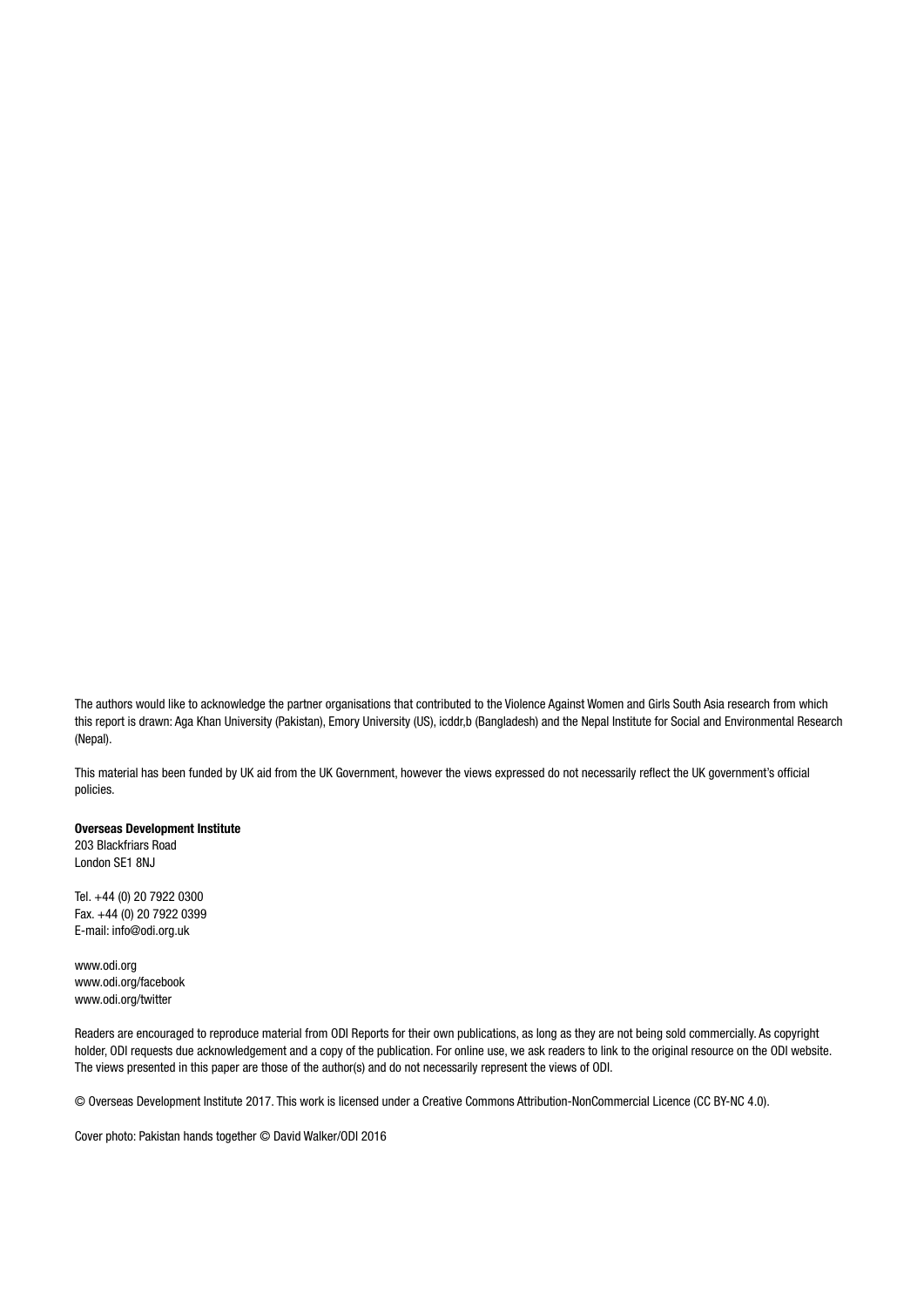### **Contents**

|    | Introduction                                      | 5  |
|----|---------------------------------------------------|----|
| 1. | Factors influencing IPV: findings from South Asia | 7  |
| 2. | Manifestations and multi-level influences         | 8  |
|    | 2.1. Manifestations of IPV                        | 8  |
|    | 2.2. Multi-level influences of IPV                | 8  |
| 3. | Policy, programming and informal responses        | 15 |
|    | 3.1. Policy and legal frameworks                  | 15 |
|    | 3.2. Programming and services                     | 15 |
| 4. | Conclusions and recommendations                   | 19 |
|    | References                                        | 22 |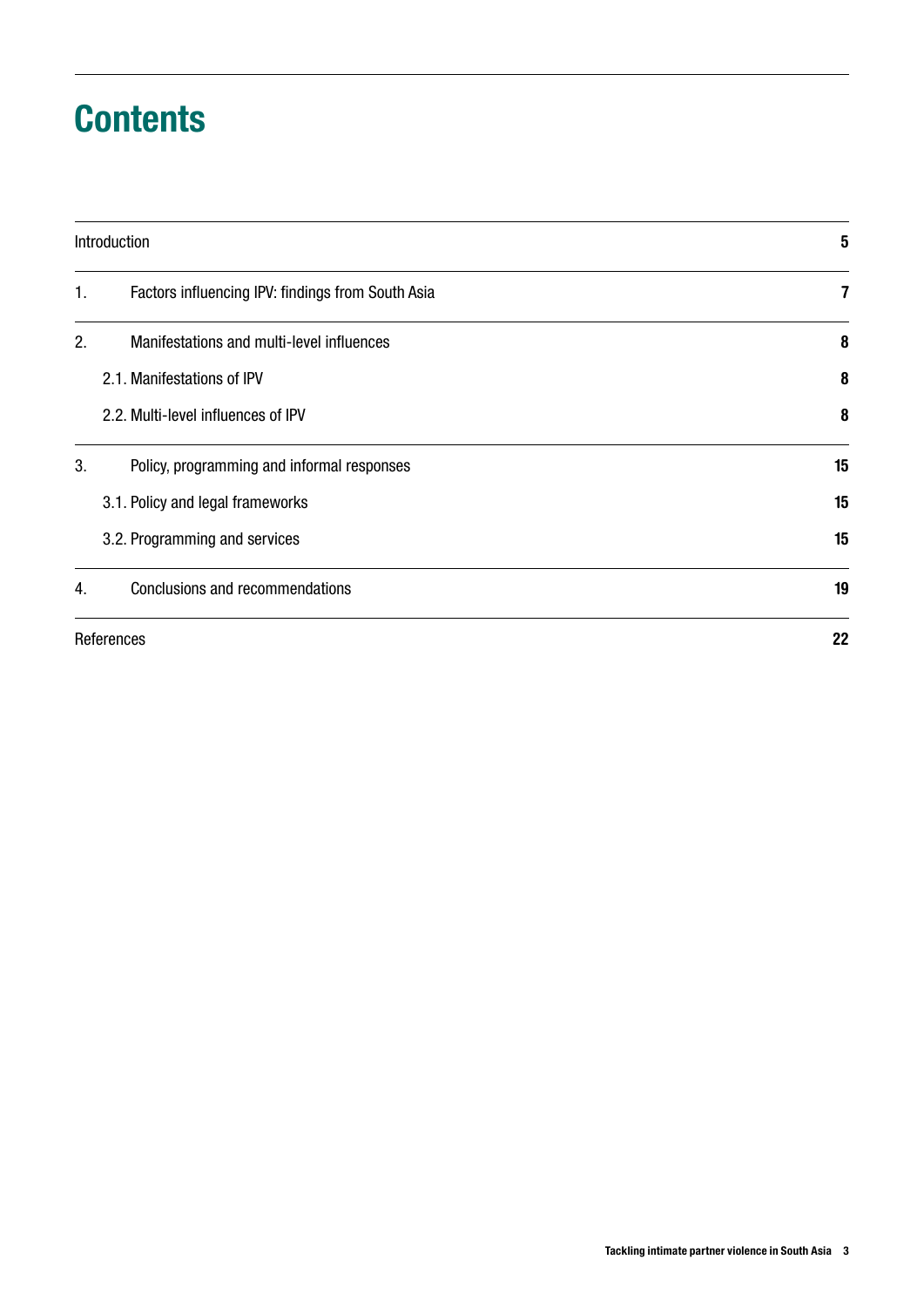### List of boxes and figures

#### Boxes

| <b>Box 1:</b> What is intimate partner violence?                                                         |    |
|----------------------------------------------------------------------------------------------------------|----|
| <b>Box 2:</b> Role of in-laws in exacerbating IPV                                                        | 9  |
| <b>Box 3: Marriage customs drive IPV</b>                                                                 | 10 |
| <b>Box 4:</b> Committed to marriage, despite years of torture                                            | 12 |
| <b>Box 5:</b> Online spaces provide new avenues for IPV and gender backlash                              | 13 |
| <b>Box 6:</b> The Multi-Sectoral Programme on Violence Against Women in Bangladesh: a promising approach | 15 |
| <b>Box 7:</b> A survivor's story from Nepal                                                              | 16 |
| <b>Box 8:</b> You do not have to be loud and strong to be a man                                          |    |

#### Figures

Figure 1: Conceptual framework: understanding intimate partner violence from an ecological and institutional lens in fragile states 6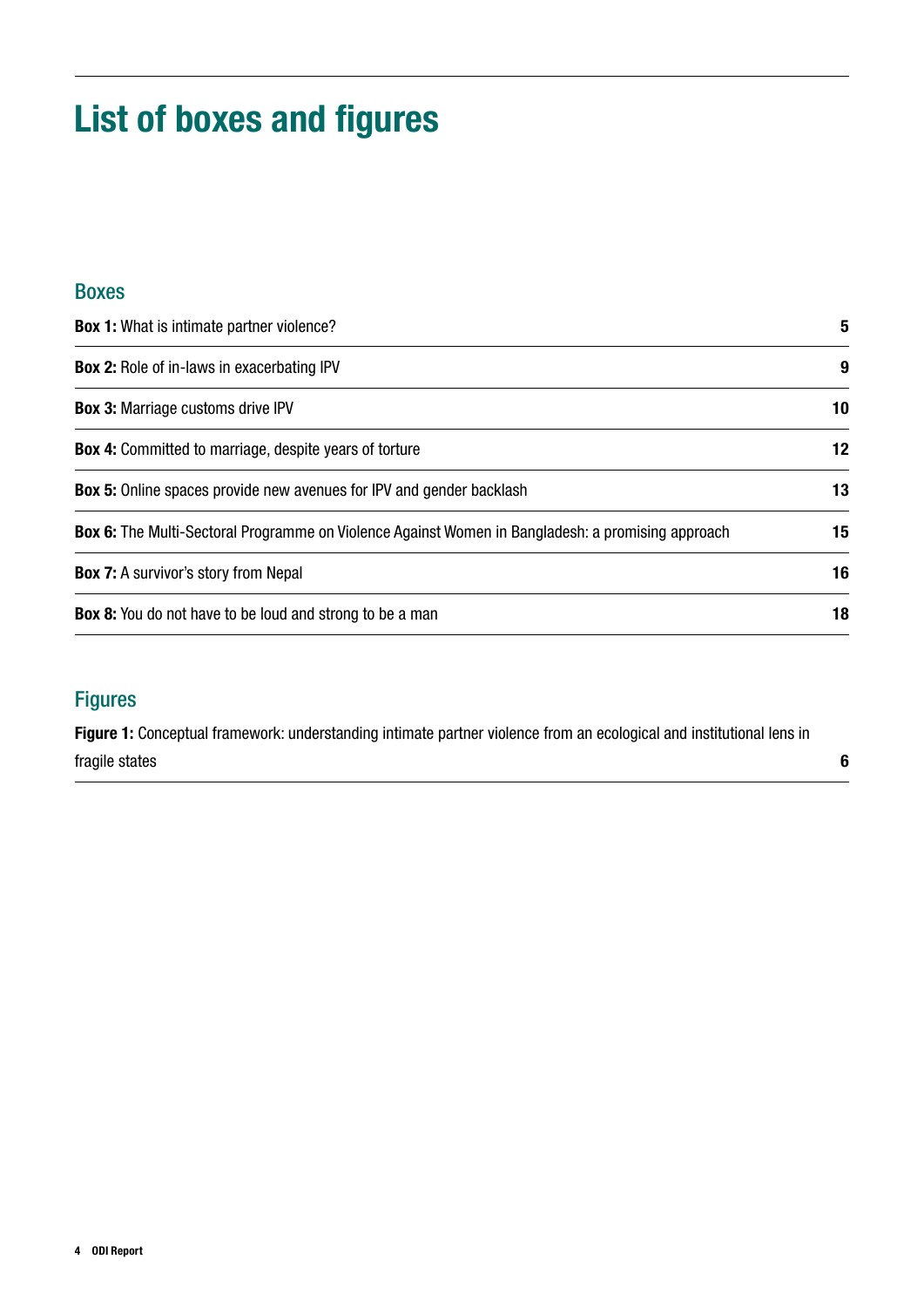## Introduction

Violence inflicted by intimate partners is a major public health and human rights issue in South Asia. The serious impacts of intimate partner violence (IPV) are felt most keenly by women and adolescent girls, but it has broader social and economic costs for communities and for countries.

There is no global IPV index, but the most recent data from Demographic and Health Surveys (DHS) for Pakistan reveal that 39% of women aged 15-49 who have ever been married report that they have experienced IPV at some time, while 33% have experienced it in the previous 12 months (National Institute of Population Studies [NIPS] et al., 2013 and ICF International, 2013). In Nepal these rates are 33% and 17% respectively (Ministry of Health Population [Mohp] Nepal et al., 2012, New ERA, Nepal and ICF International, 2012). Bangladesh has no comparable DHS figures, but a national survey on violence against women and girls (VAWG) notes prevalence rates of 49.6% for physical violence, 28.7% for psychological violence and 27.2% for sexual violence (BBS, 2016).

While there is a robust body of evidence on the impact on women of their exposure to IPV, relatively little is known about what determines the attitudes of the men and boys who resort to such violence. A lack of knowledge about why they do what they do – and how this can be addressed – is a constraint to effective programme and policy responses.

This short report summarises findings from a multicountry study on the multi-level influences that shape the perpetration of IPV by men and boys in South Asia, as well as the policy, programming and institutional dynamics that mediate attitudes and behaviours around IPV. Drawing on a mixed-methods primary and secondary data analysis from three countries facing different forms of state fragility – Bangladesh, Nepal and Pakistan – we explored three key questions.

- 1. To what extent do social norms drive male perpetration of IPV in South Asia?
- 2. In what ways do broader political economic dynamics shape attitudes, behaviours and service provision regarding IPV?
- 3. What are the entry points for policy and programming to tackle male perpetration of IPV?

The short report aims to synthesise the key findings from this study and provide programming and policy recommendations to tackle IPV in South Asia. It stresses the importance of engaging with men and boys in efforts to tackle IPV, particularly given a backlash that appears to be growing as women become more empowered in the region.

#### Box 1: What is intimate partner violence?

We define intimate partner violence (IPV) as any behaviour within an intimate heterosexual relationship (i.e. with a spouse or romantic partner) that causes physical, psychological or sexual harm to those in the relationship. We also include other controlling behaviours, as well as economic violence (Adams et al., 2008; Heise and Garcia-Moreno, 2002; WHO, 2012; Yount et al., 2015). Given our focus on three countries that are characterised by different degrees and forms of fragility, $1$  our analysis is also informed by literature on violence in conflict and post-conflict settings. This literature shows, among other things, that men are more likely to perpetrate IPV in such settings, which also see an increase in hyper masculinities and

in impunity (e.g. Fleming et al., 2013; Hossain et al., 2014; Petesch, 2012; Domingo, et al. 2013; Samuels et al., 2015).

Our conceptual framework (see e.g. Heise, 1998, 2011; Fulu and Miedema, 2015) emphasises the interaction of factors at each level of the social ecology – individual, family/relationship, community, society/ culture – and the ways in which they contribute to the perpetuation of IPV. These interactions are captured in Figure 1, which highlights the many levels at which interventions are needed to tackle IPV and promote more egalitarian gender norms and behaviours (see Samuels et al., forthcoming, for further details).

1 These might include civil unrest, local tensions, conflict and/or the risk or vulnerability to conflict.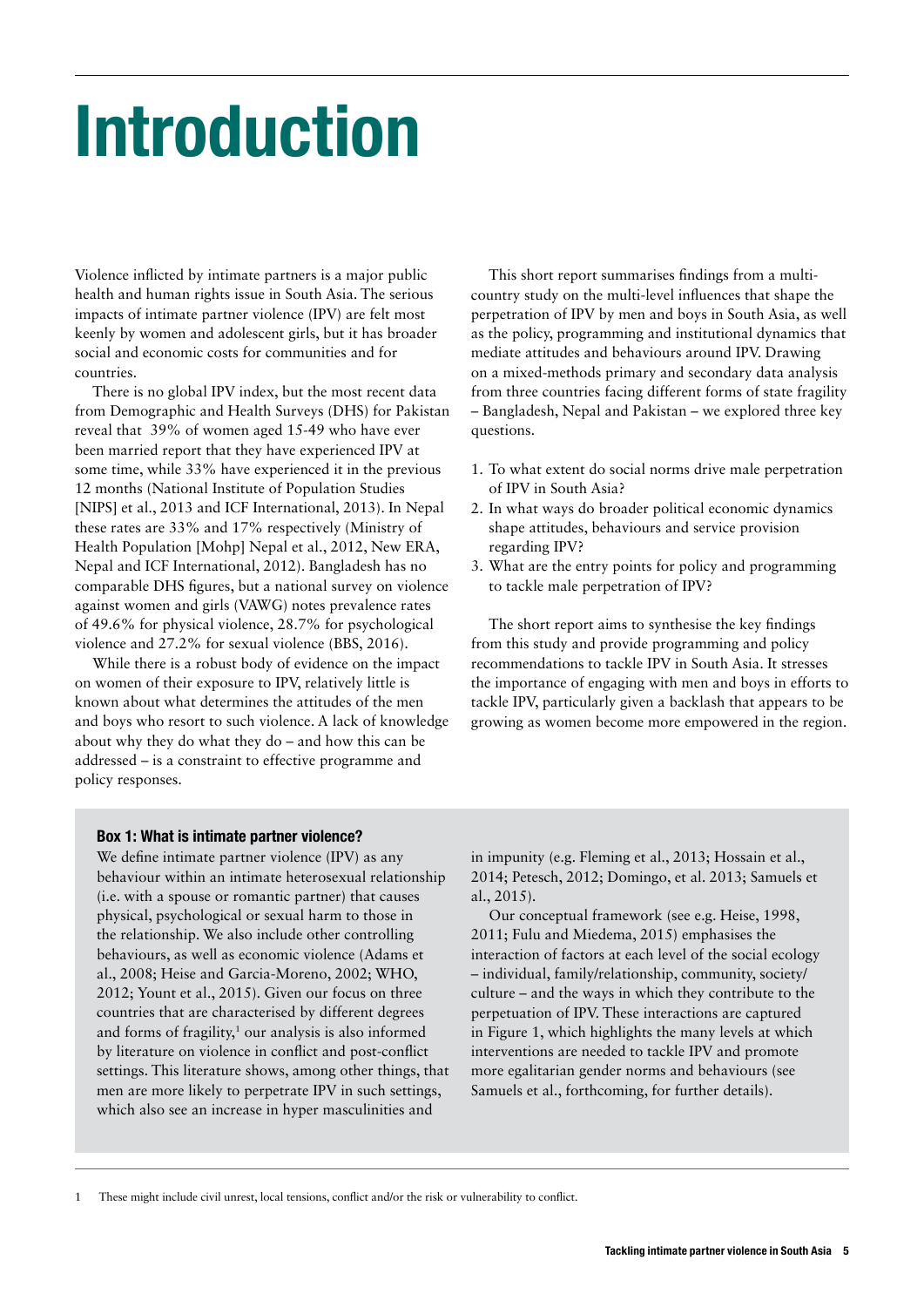Figure 1: Conceptual framework: understanding intimate partner violence from an ecological and institutional lens in fragile states



*Source: ODI, 2016*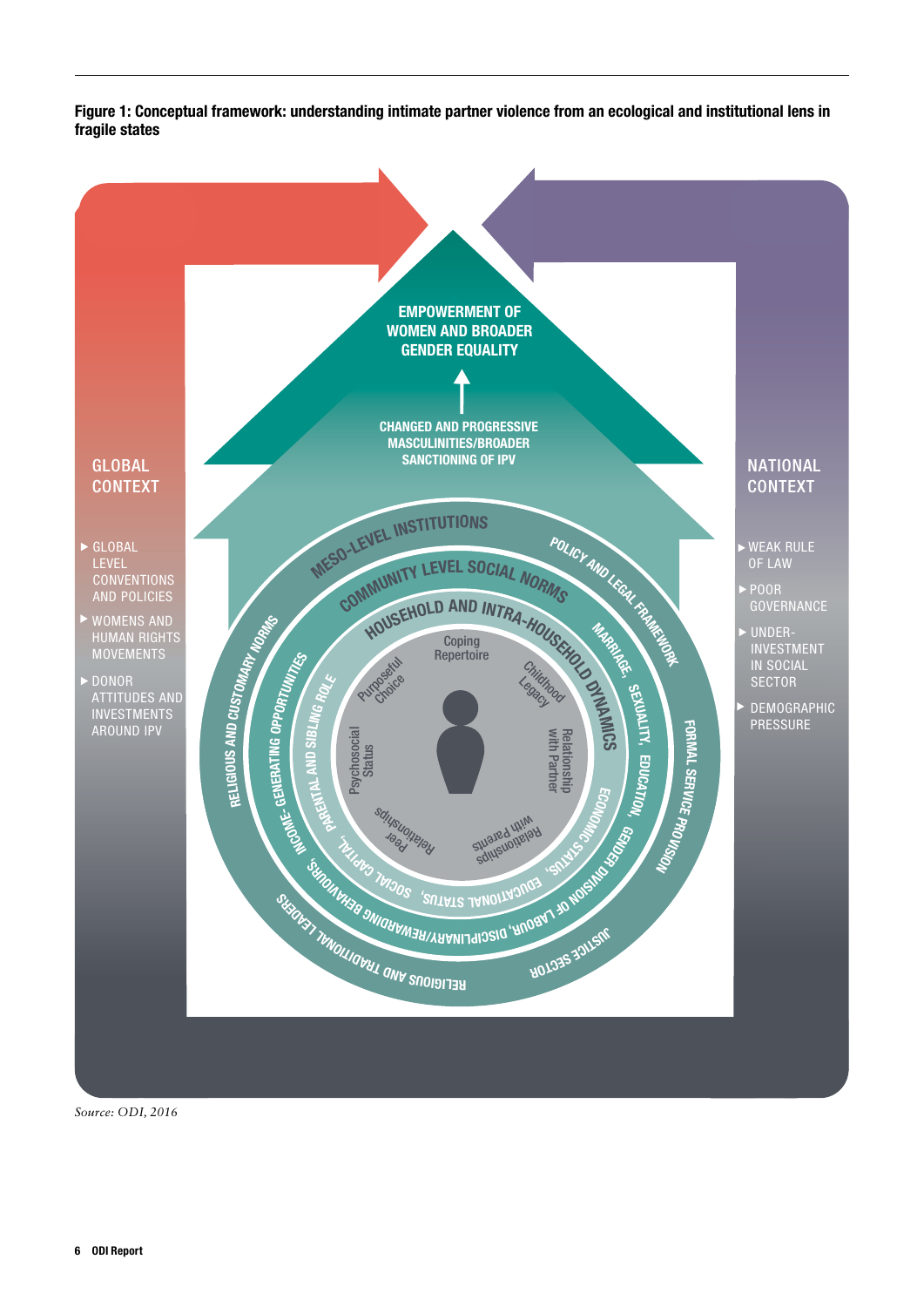# 1.Factors influencing IPV: findings from South Asia

At the **individual level**, a range of inter-related factors have often been identified as making boys and men more likely to inflict IPV. While there are variations and mixed results by country, the literature indicates that lower education levels can be related to higher incidences of IPV. Experiencing or witnessing abuse as a child is also one of the strongest drivers of IPV in South Asia. A number of studies have found that witnessing such violence at a young age is linked to a higher likelihood of committing IPV, as is substance abuse (Ackerson et al., 2008; Koeing et al., 2003; Jejeebhoy et al., 2013; Naved et al., 2011).

The literature cites a number of factors at the **household/relationship level** that influence IPV behaviour. These include the level of a woman's economic power within the household (with more economic power often leading to less IPV2 ), household socio-economic status (with higher household status reducing the likelihood of IPV), the quality of the marital relationship (with a better relationship between husband and wife resulting in less IPV), and the number of children in the household (with fewer children usually resulting in reduced levels of IPV).

At the **community level**, discriminatory social norms and beliefs have been widely documented as a serious risk factor for IPV. Similarly, many studies have shown that community tolerance or acceptance of violence against women is a strong predictor of the rates of IPV

in that community. While there has been less research on religious aspects, there is some evidence that conservative interpretations of religious tenets can play a negative role in the risk of IPV (Barker et al., 2011; Das et al., 2008; Jejeebhoy et al., 2013; Naved et al., 2011; Oshiro et al., 2011; Rabbani et al., 2008; Solotaroff and Pande, 2014).

On the consequences of IPV, many studies have found that those experiencing IPV are far more likely to face serious health problems and, in the worst cases, an early death, with IPV a leading cause of morbidity and mortality for women in many contexts. Mental health problems, such as post-traumatic stress disorder, depression and suicidal thoughts have been widely reported among the victims of IPV. Additionally, it is also linked to a whole range of sexual and reproductive health problems, such as unwanted pregnancy and/or abortion, violence during pregnancy and sexually transmitted infections (including HIV/AIDS). IPV has far-reaching effects on children, with those from households where IPV is commonplace facing higher health risks as well as challenges related to nutrition and growth, and poor mental health (Fry et al., 2012). Finally, although less studied, particularly in South Asia, IPV has also been shown to have an economic impact at the individual and national level (see e.g. Johnston and Naved 2008; Nanda et al., 2015; Vyas and Watts, 2008; Zakar et al., 2016).

<sup>2</sup> The relationship between women's economic power and likelihood of IPV is, however, inconclusive since in some cases women who earn a cash income experience more IPV (NIPS and ICF International, 2013), while in other cases, economic empowerment leads to less incidences of IPV (Schuler et al., 2013).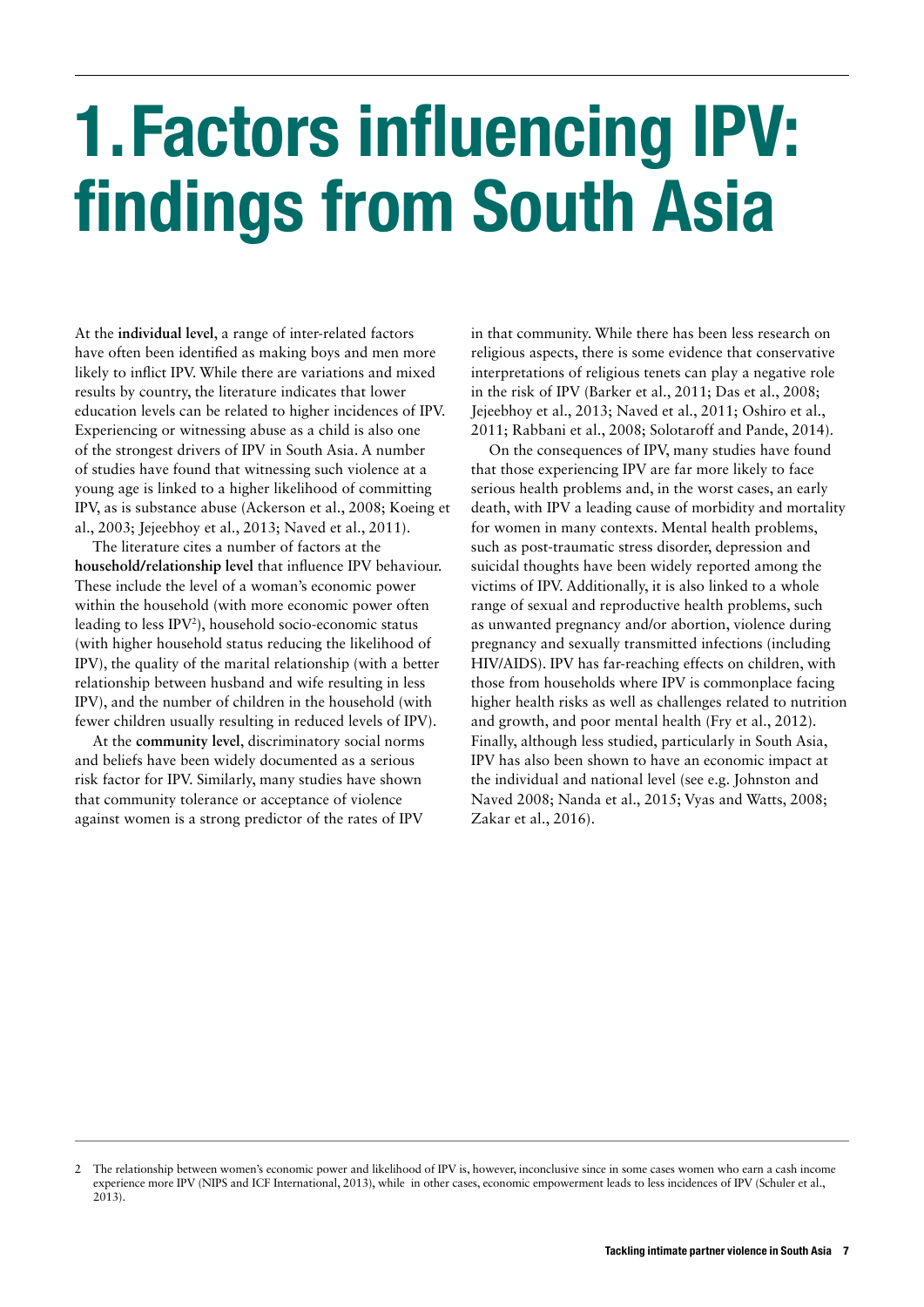## 2.Manifestations and multi-level influences

#### 2.1. Manifestations of IPV

*'But now it is different. People will even kill as part of this violence. Killing is not what happened in the past. And now the killing is not just part of honour killing, it's part of the usual violence as well. Women can be killed because of very petty issues,'* 

*(Interview with key informant aged 19, Pakistan).*

*'When we were young we saw our fathers beat our mothers almost to death if she was at fault. Our mothers did not protest out of fear. [...] They used to stay in the relationship and they are still in that relationship. [...]'*

*'Now, they may give a slap or two only.'* 

*(Focus group discussion, married men, Gazipur, Bangladesh)*

Turning now to our primary data, trends across the three countries show that while physical violence seems to be decreasing, other types of violence (psychological and economic) were thought to be increasing. In Nepal, for example, respondents noted that some forms of IPV, such as wife-beating and polygamy (which was identified as falling within the IPV umbrella concept), are explicit and therefore easier to monitor. Other forms, such as the impact of suspicion affecting women from middle-class families or women in employment outside the home, are more difficult to assess.

#### 2.2. Multi-level influences of IPV

Our findings underscored the multi-level and interconnected influences that shape IPV norms and behaviours. More specifically, we distinguish between drivers which are structural in nature and triggers that are more immediate factors spurring IPV behaviours. We use the terms 'risks' or 'influencing factors' interchangeably to mean those which increase the likelihood of IPV triggers being activated.

#### 2.2.1. Individual-level influences

In keeping with the secondary data from the region, our primary research findings in all countries showed that lack of education was seen as a key risk at the individual level and a major influencing factor for IPV. In Pakistan, for example, respondents spoke about lack of 'intelligence (*aqal*), manners (*tameez*), and awareness (*shaoor*)' as being root causes for IPV. Unemployment (and, by extension, poverty) was also considered a risk factor in our study contexts, given the '*stresses*' and '*feelings of depression*' that so often accompany '*economic problems at home*', as expressed by various study respondents in the three countries.

Another risk factor that tallied with the literature was that of drug and alcohol abuse, with study respondents noting that this had become more widespread in the study sites. In Bangladesh, for example, peer pressure in adolescence often led to substance abuse. Another risk factor identified by study participants in all countries was that of witnessing violence in the family or in the neighbourhood and as a result, normalising violence against one's wife. In Pakistan, respondents noted that '*If their dad beats the mother than the son will also be violent.*'

#### 2.2.2. Household-level influences

At the household or family level, the triggers pinpointed by male respondents across the three countries for IPV included a long list of behaviours by wives that are seen as culturally unacceptable:

- **•** not taking care of the house, children and/or in-laws
- **•** wearing clothing considered inappropriate, including not covering their heads
- not having food ready when husbands get home from work
- **•** not having the bed ready when husbands want to sleep
- **•** talking back to husbands
- **•** going outside the home without permission and being suspected of talking to other men
- **•** non-observance of *purdah* (in Bangladesh and Pakistan)
- **•** refusing sex with their husbands.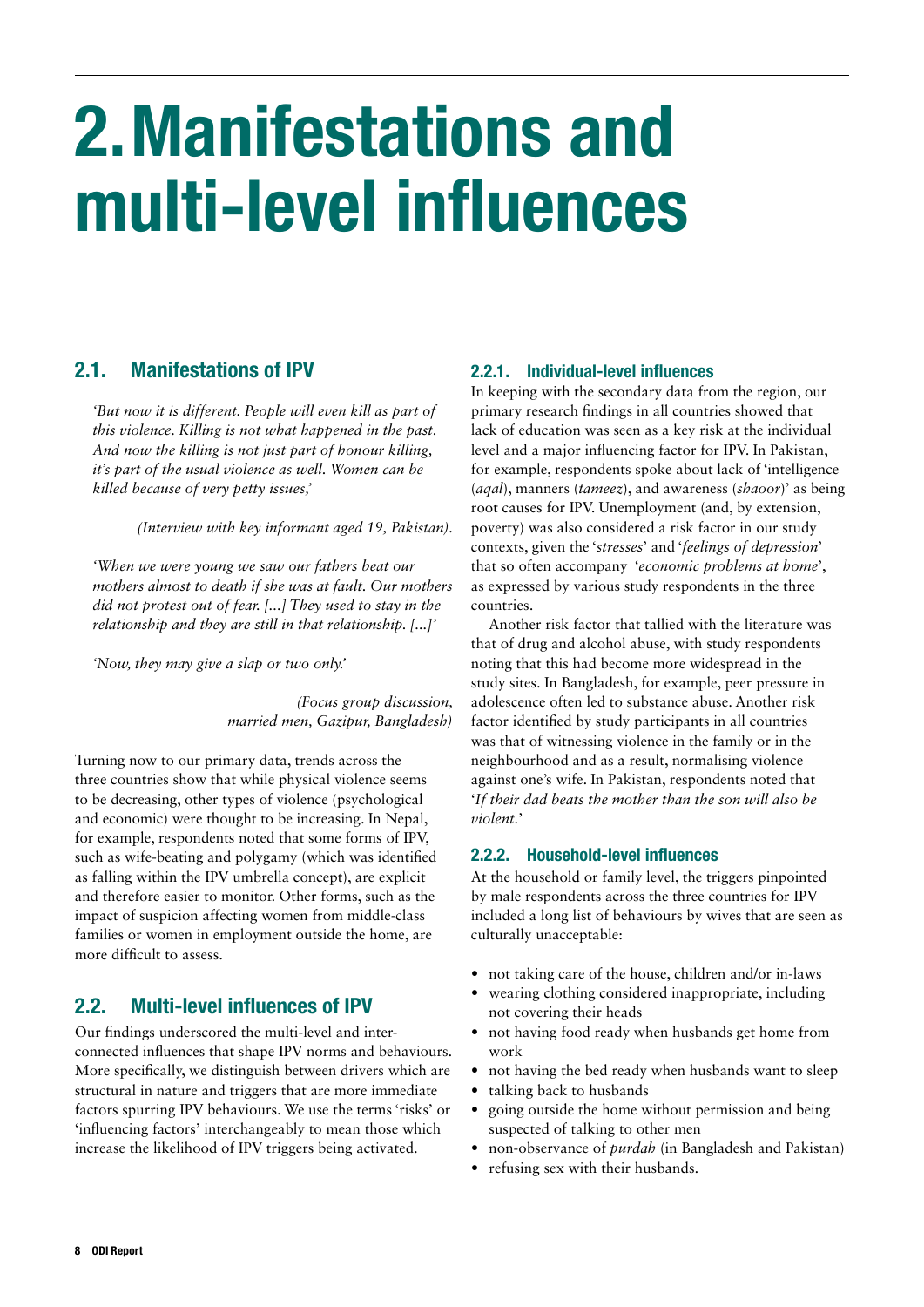Tensions in relationships between spouses and in-laws were also seen as important drivers of IPV, as these testimonies from Bangladesh and Nepal demonstrate (see also Box 2 on a case study from Pakistan):

*'Elder brother-in-law, younger brother-in-law, fatherin-law, they all beat the woman. Sister-in-law, even the mother-in-law beats.'* 

> *(Focus Group Discussion, married women, Mymensingh, Bangladesh)*

*'A wife whose husband treats her right cannot be abused by her mother-in-law or sister-in-law. That is it. And if the husband gets incited by his mother's words and starts beating his wife the moment he comes home from work without listening to what happened, then it would be abuse. That would be abusing a wife because of mother-in-law.'* 

> *(Focus Group Discussion, married women, Mymensingh, Bangladesh)*

*'A married son is like the middle finger. There is an index finger, his mother on one side and the ring finger, his wife on the other side. There is a constant conflict* 

#### Box 2: Role of in-laws in exacerbating IPV

Tasneem3 , who was widowed three years ago while eight months pregnant, often endured violence while she was living with her husband and her in-laws. Back with her own parents since her husband's death, she explained that it was her in-laws who instigated the violence.

*'They were jealous of my relationship with my husband and used to fight with me for no reason. They used to curse me and say bad things to me. They used to advise my husband to leave me to marry another woman. They used my illness as a reason to convince him. My husband never said anything to them. Instead he used to target me and blame me for not participating in household chores, which was not true, because I used to work all day and I left nothing for my mother-inlaw to do. He even hit me twice. He hit me with his hands and never apologised for it. When he hit me, I used to cry and they would send me to my mother's house.'*

*(Interview with a survivor, Pakistan)*

*between the index finger and the ring finger to have the man listen to them. If the middle finger leans towards the index finger, i.e. if he listens to the mother, he will perpetuate IPV on the wife. If the middle finger leans towards the ring finger, i.e. if he listens to the wife, he will perpetuate violence on the mother.'* 

*(Interview with key informant, Kapilvastu, Nepal)* 

In Bangladesh, some respondents also cited demands around dowries as a strong driver of IPV. As noted by married women respondents:

 *'Everything happens for dowry. Beating, throwing her out of the house and sending her to the parent's house, in some cases they throw acid on her face. There are big examples of incidents for dowry.'* 

*(Focus Group 10 for married women in Mymensingh, Bangladesh).* 

In Nepal and Pakistan, polygamy and in Bangladesh, extra-marital affairs were also seen as drivers of IPV. In Nepal, however, women would rather their husbands were in polygamous relationships than having extramarital affairs, which often lead to additional economic violence, with the man spending all his money outside the household, leaving his wife and children penniless.

#### 2.2.3. Community and wider-level influences

Findings in all three countries suggested that deep-rooted patriarchal norms around femininity and masculinity and expectations that a wife will behave in a particular way are critical drivers of IPV. In Bangladesh, for example, there is a sense that a man is supposed to be angry, tough and aggressive and hold power and control over his wife. A woman, on the other hand, is viewed as a commodity, to be transferred from her parents' home to her husband's home without any voice or agency.

*'He (a husband) beats when he gets angry. Men are hottempered. It is only natural that they'd beat when angry.'* 

*(Focus Group Discussion, married women, Gazipur, Bangladesh)*

3 All names have been changed to respect the privacy of respondents.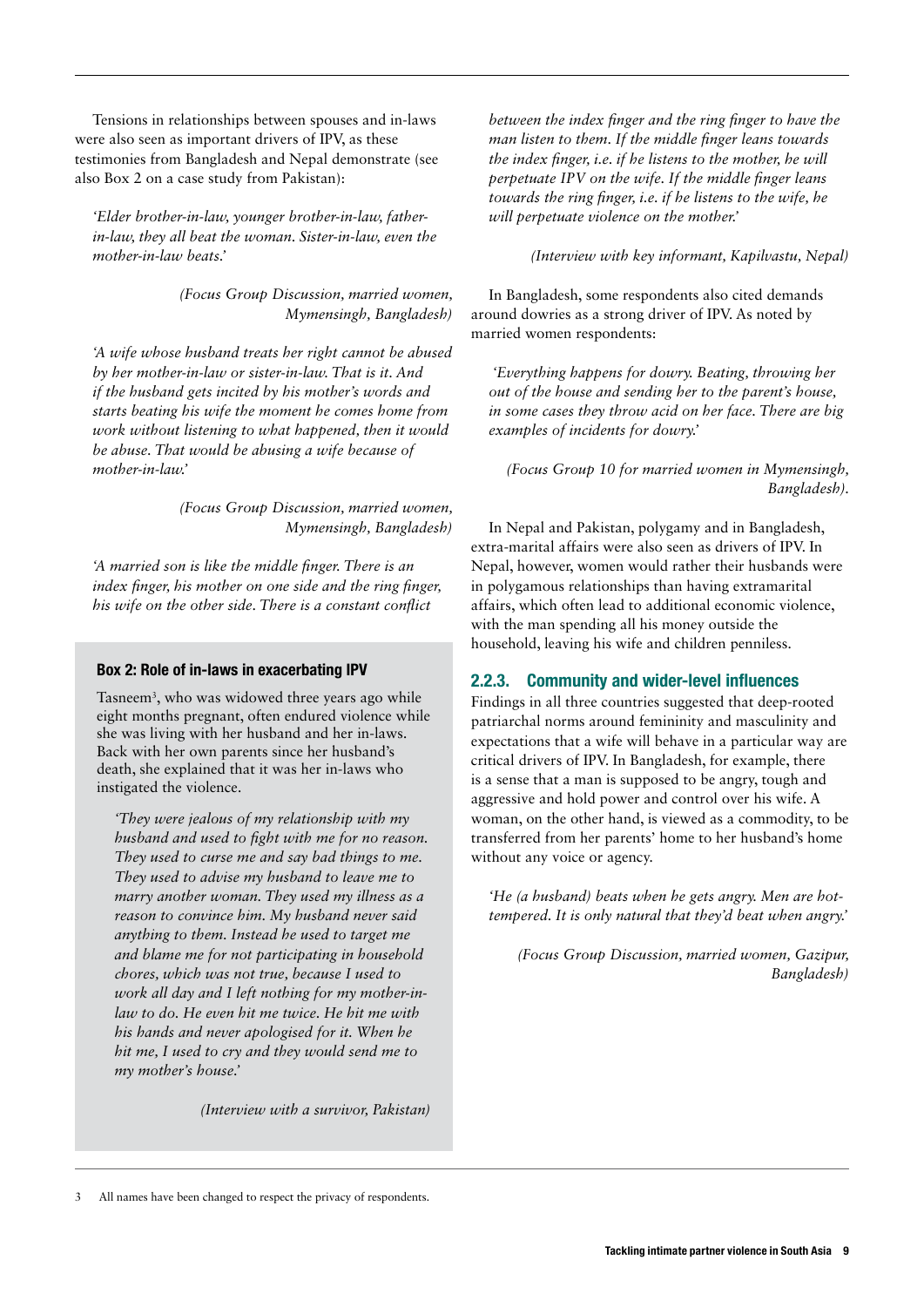*'I am a man. I have the right to order her. I ordered her not to do something, not to talk to someone, but she did not obey me. …This was actually 'overtaking' me in my own house. As you understand, I am a man. So, I got angry (raag, jid) and decided if she doesn't obey me I'll divorce her. If I am overpowered by her I'll be treated as less than a man.'* 

> *(Focus Group Discussion, married men, Gazipur, Bangladesh)*

In Nepal, study respondents from Hindu and Muslim backgrounds alike felt that the way in which women and girls are viewed, coupled with the behaviour expected of them, centred on the role of the men in their lives – whether husbands, fathers and brothers – as the guardians of women at every stage of their lives. While the law may promote equality between men and women, social norms around guardianship often contradict this, with men seen as protectors and women as the protected.

Restrictions on women's freedoms were seen as some of the most rigid norms that place girls and women at risk of IPV in all three countries, both in the present and the future. In Pakistan, it was noted that even if a woman has a good relationship with her husband, she is not '*allowed*' to have a job, '*go outside anywhere, meet anyone*', and is expected to '*stay at home*' as soon as they reach puberty. Similarly, in Nepal, very strong controls were noted over the mobility of girls and women and a key factor in IPV.

*'There are husbands who do not let their wives go out of the house and the wife has to listen to whatever he says. So the wife tells to her husband, "can we go out to the market" to which the husband then replies saying he does not want to go. After hearing this reply the wife then gets angry and goes out alone or without asking and when she returns in the evening, her husband beats her.'* 

> *(In-depth interview with beneficiary women, Kapilvastu, Nepal)*

Adolescent boys were found to control their girlfriends, including taking control of their mobility. They were also reported to impose their desires on their girlfriends, force the girls to meet them, and monitor their social interactions by, for example, checking their phones.

Child and arranged marriages continue in all three countries and put girls and women at risk of IPV. According to respondents in Pakistan, in arranged marriages, '*the boy and girl haven't seen each other before marriage, they start fighting within 8-15 days of their marriage because they haven't met, talked, or understood each other'* (interview with key informant 5). Similarly in Bangladesh, several key informants noted that child marriage is still prevalent and an underlying cause for IPV, given that young girls do not have enough understanding or knowledge and are most vulnerable to violence. They also noted that '*women lose their beauty if they are married off at an early age and men get easily attracted to other women. Then they have conflict over several issues*' (interview with key informant 15). In Nepal, and particularly among the Tharu communities, early and arranged marriages can lead to incompatibility between spouses, which can often lead to the husband beating the wife and/or having extramarital affairs (see Box 3).

Our primary research found that both men and women in all three countries accept and justify genderbased violence (GBV) and IPV, which are usually seen as necessary forms of corrective action towards women – a finding that also tallies with our review of the secondary literature. In Pakistan, both young men and older men justify violence as a necessary tool to teach women to '*obey*' and '*behave*'.

*'When I ask her for prayers, she won't offer prayers. When we ask her to cover her body, she doesn't obey.*  When Nikah<sup>4</sup> is done then husband has rights over her. *So, she shall obey. I think that the husband should not beat her on small matters but when it is legitimate, he is justified and then he can beat. We learn this from sermons delivered on TV.'* 

*(Interview with 16-year-old boy, Deh Chohar, Pakistan)* 

#### Box 3: Marriage customs drive IPV

'Gauna' marriages are common in Nepal's Tharu community. Such marriages take place when children are quite young: between the ages of eight and fourteen. While girls are not sent to live with their in-laws until middle- to late-adolescence, they tend to be removed from school soon after their marriage to learn the skills they will need as wives and mothers. Boys, however, usually stay in school, where many meet girls who become more important to them than wives they have not seen since their childhood wedding ceremonies. Because boys and their families are fined up to NRS 200,000 (about \$200) if they do not 'complete' their gauna marriages and accept their wives into the household, young wives often find themselves living with husbands who can barely tolerate their presence and who berate and beat them for interfering with their relationships with their girlfriends.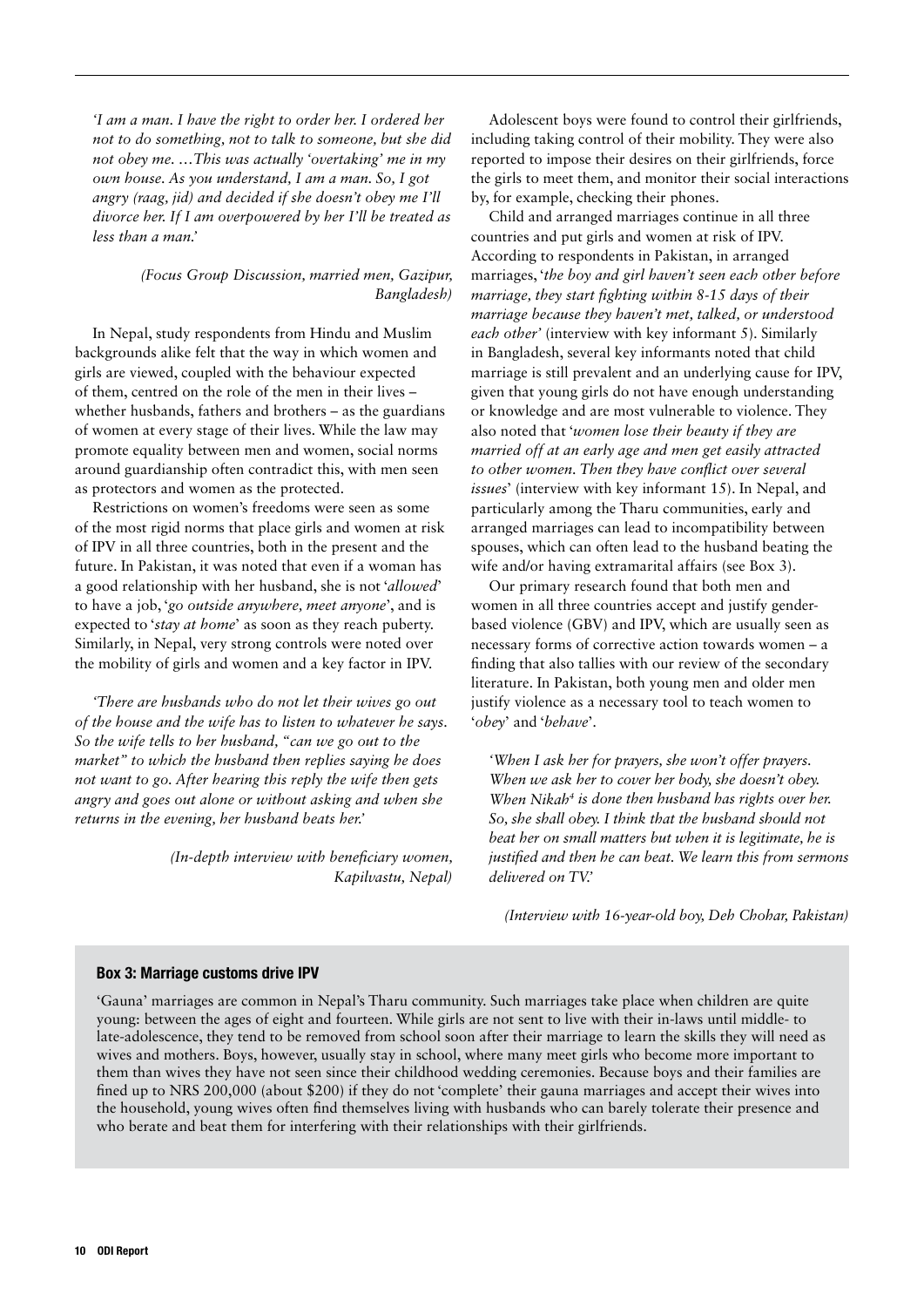In Nepal, our findings reveal an acceptance, and an expectation, that wives are inferior to husbands and should be controlled by them. A wife is expected to be submissive to the husband and his family and a woman who speaks out is regarded as a wife who is out of her husband's control. This gives leeway for violence as a means of control or corrective action ('it is for her own good'). Although views were mixed, some adolescent boys did say they had beaten their girlfriends when those girlfriends did not obey them. Similarly, in Bangladesh, it is believed to be a husband's responsibility and prerogative to *shashon*  (discipline) a woman who breaks social or religious norms, with IPV being the primary tool for correcting a wife and considered a necessity, rather than violence.

*'People say, "You cannot retort back just because your husband has hit you or scolded you. A husband can always scold you, but it doesn't allow you to talk back.'''*  *(Focus group discussion, married women, Mymensingh, Bangladesh)*

Women were seen to justify and accept IPV – a reflection of the strength of patriarchal norms. In particular, older women from Madheshi, Tharu and Muslim communities in Nepal found it acceptable for husbands to beat their wives if the wives have made any kind of mistake:

*'Yes, if the wife does something wrong, for example if she has extramarital affairs with another man, a husband can beat his wife.'* 

*(Case study with survivor, Kapilvastu, Nepal)* 

Similarly, in Bangladesh, some women believe that beating a woman is justified if she goes out without her husband's permission (in-depth interview with survivor), does not take care of the children (in-depth interview with



The bumper sticker on this Nepali van reads: 'Good wife is someone whom the husband likes'. © NISER Nepal 2016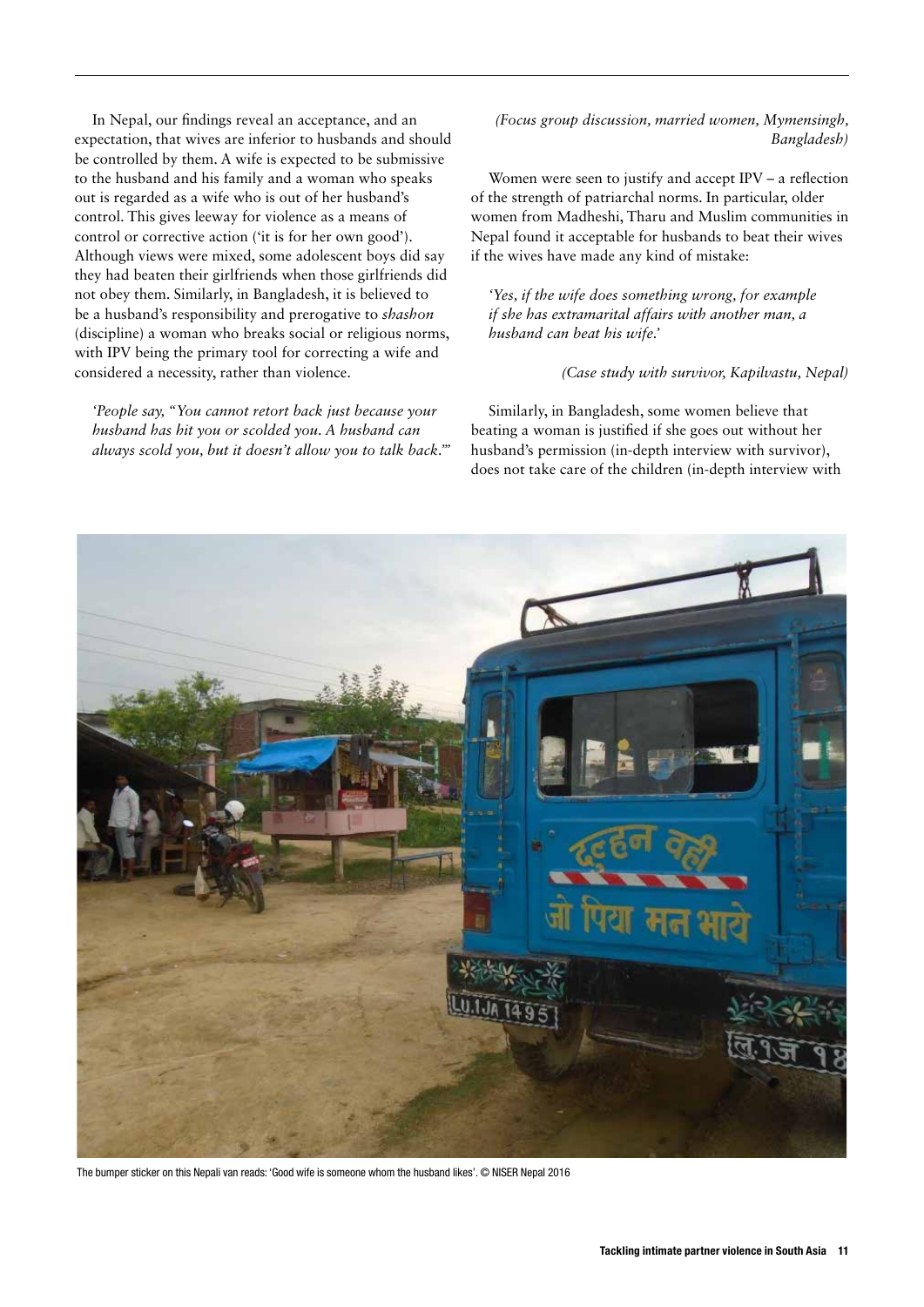#### Box 4: Committed to marriage, despite years of torture

Joya is a 19-year-old Bangladeshi woman who has endured torture – from her husband's family. Despite her suffering, she is committed to hang on to her marriage, even if it costs her life, because she grew up in a divorced household and feels that divorce is too hard on children.

Joya was married about four years ago, soon after leaving sixth grade, to Jasim, a well-off young man who had completed secondary school and is only three years older than she is. She went to live with him, his brother and his wife, and her mother-in-law, who is separated from her husband and controls the household. Only two months after they were married, Jasim began to beat Joya, goaded by his mother's allegations that Joya has been unfaithful. He hit her with a broom and wooden spatula, breaking her arm. Accusing her of stealing a ring (which was actually stolen by his brother), he attacked her with a knife, cutting her badly.

Joya's mother-in-law kept up a relentless campaign to ensure that Joya was subservient in the family. She demanded that Joya's parents pay her for accepting their daughter and encouraged Jasim to beat his wife when their demands for more money were not met. Eventually, Jasim abandoned Joya at her parents' house and fled, insisting that she should divorce him so that he could avoid paying the bride price and alimony. Joya, committed to married life, refused and her mother filed a court case to compel Jasim to accept his wife back into his household.

Joya's life soon became worse, with Jasim beating her constantly. In one attack, he undressed her, bound her hands and feet, and left her in the water tank for two days. His brother began to make sexual advances towards Joya whenever they were alone in the house. When she refused these advances, he beat her, locked her in a closet and even held her fingers in boiling oil, threatening to throw the oil into her face if she made a sound.

When Joya became pregnant, Jasim convinced himself that the baby was not his. He and his brother made her swallow tablets and beat her belly with a bamboo pole, hoping to induce a miscarriage. While Joya was severely injured, she did not lose the baby until, a few days later, her brother-in-law kicked her in the abdomen. The next day he tried to kill her, hanging her from the roof by her neck and was only stopped at the last minute by his own father.

When we interviewed Joya she was living with her mother. She was, however, trying to patch up her marriage.

*Source: Fieldwork, 2016.*

survivor), or if a woman has an affair, with some also suggesting that forced sex during marriage is acceptable.

*'This (sex) is happening between a husband and his wife. You cannot call it violence. Yes, if it happened before her marriage, you could call it violence. But after marriage, even if it hurt an awful lot, we cannot talk about it.'* 

*(Focus Group Discussion, married women, Gazipur, Bangladesh).*

Some women, however, feel that almost anything is preferable to the scandal and humiliation of divorce, and stay in an abusive relationship, despite the risks, as seen in the story of Joya, from Bangladesh (see Box 4).

While there were some mixed messages about the role of religion in perpetuating violence, particularly from respondents in Bangladesh and Pakistan, there was a sense that while religion itself does not instigate violence, its interpretation could, arguably, provide men with a justification for perpetrating violence against women, as

highlighted in the following excerpts from a focus group discussion in Bangladesh:

*'A woman's heaven lies underneath her husband's feet.'* 

*'Parts of the body hit by the husband will go to heaven.'*

*'A woman who disobeys a husband or does not appreciate him will have a place even in Jahannam [hell].'* 

*(Focus group discussion, married women, Mymensingh, Bangladesh).* 

There was a sense in all countries that norms are changing, but unevenly. On the one hand, as pointed out by older women in Nepal, girls have much more freedom than they once had: they can marry later, have more choice in their spouses, and they can finish their education and even aspire to having a degree.

*'Nowadays they (girls) can wear short clothes, gossip on their mobile phones, send messages and talk whatever* 

Nikah literally means conjunction or uniting. In the Islamic legal system, it implies a marriage contract in the presence of a minimum of two males. Ref: Introduction to the Holy Qur'An By Abd Al-Rahman Doi page 167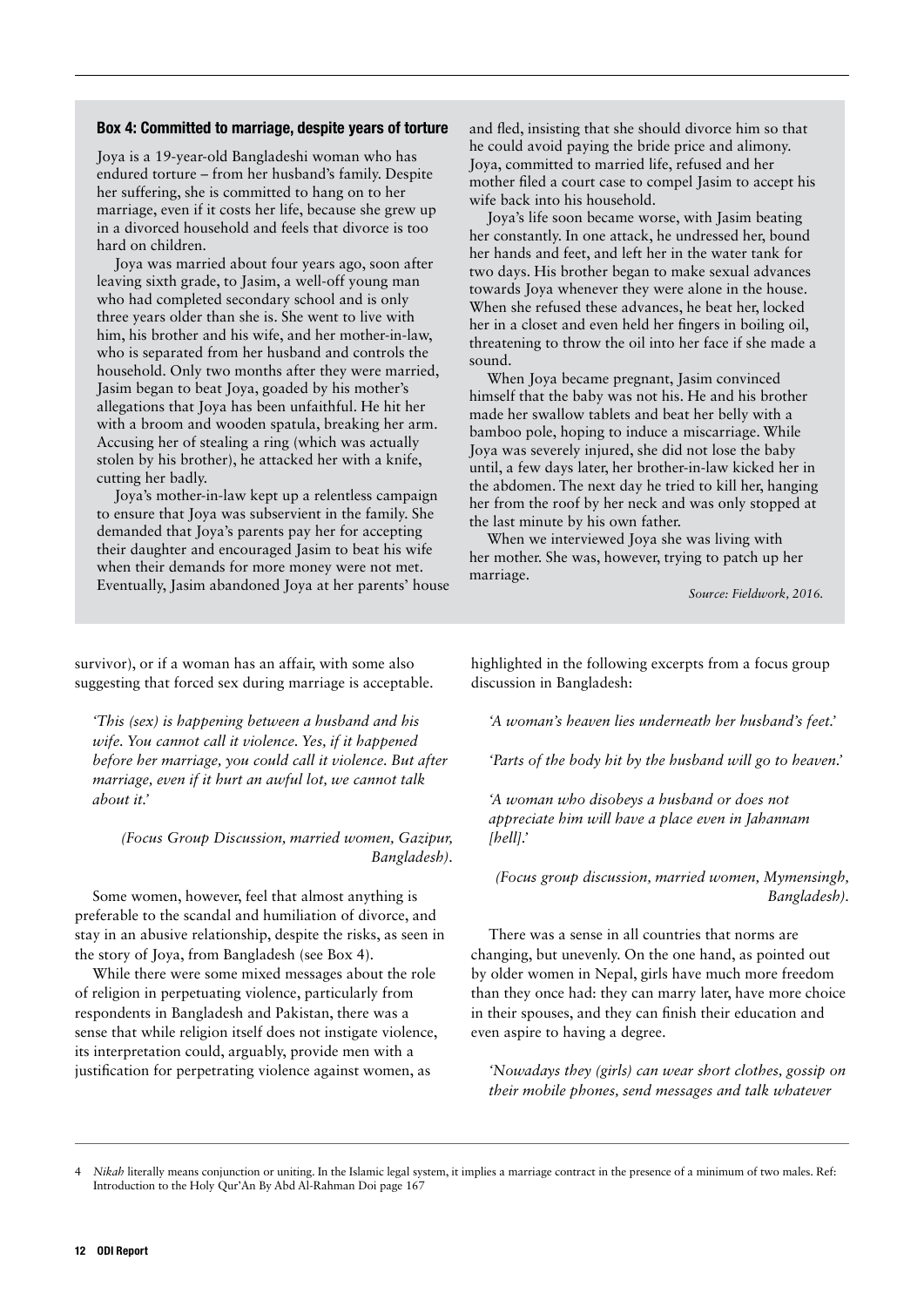*they like, they will make plans on mobiles, girls from over there come here and sit below that tree behind my home and then gossip with boys freely, the time has changed, at our time there was only fear.'* 

#### *(Inter-generational trio with grandmother, Rupandehi, Nepal).*

On the other hand, there was also a sense that new freedoms have created other vulnerabilities for girls and that there is evidence of a backlash, with many men viewing these new freedoms as a threat. This backlash can be seen in men turning even more to rigid patriarchal and religious prescriptions for the control of women and this, in turn, fuels IPV. Similarly, on the one hand, there is a slow acceptance in all three countries of the relatively new phenomenon of boyfriends and girlfriends amongst certain circles. On the other hand, while this phenomenon may signal increasing tolerance and perhaps a loosening of more conservative and stringent gender norms, boyfriends continue to control their girlfriends and may also subject them to IPV. This violence often goes unreported because, despite the changes in society, dating relationships are not yet fully accepted. In Bangladesh, for example, key informants noted that while university students are open about having girlfriends and boyfriends (seen as a sign of their modernity), the boys are still in charge, often restricting the movements of their girlfriends and their interactions with other boys, and sometimes using physical violence to reinforce their control.

In all three countries, social media plays a mixed role in shaping attitudes and practices around IPV. While social media was seen as an important way to raise awareness around gender equality, it was also seen as a danger to women's morality and a challenge to traditional gender norms (see Box 5).

#### Box 5: Online spaces provide new avenues for IPV and gender backlash

Study respondents reported that one new space facilitated by modern urban life is the virtual world, where the risks for girls and young women are all too real. According to a senior researcher from BRAC in Bangladesh, '*the use of technology such as mobiles has increased violence by increasing interactions between girls and boys*.' These interactions are dangerous, s/he added because '*most boys and girls have not learnt yet how to behave with one another and technology has come too fast.*' In some cases girls pose for what they believe to be private pictures and videos, only to discover that they have been shared online. '*There is a lack of law for guaranteeing consent*', explained one key informant from the Community Lead Service (CLS) [key informant interview 38]. Girls consent to photos, '*but not necessarily to share them on the public domain.*' In other cases, the contact facilitated by mobile phones leads to '*rape cases by boyfriends*.'

In Pakistan, key informants and respondent women suggested that access to technology was giving young boys easy access to pornography, leading to '*sexual frustration*.' Boys agreed, with young respondents from Lyari admitting to watching porn on their phones and saying that doing so encouraged dating relationships.

Recognising this new and growing threat, in early 2016 Bangladesh hosted its first expert consultation on cyber-violence against women and girls (VAWG). This involved practitioners from the fields of law, media, technology and women's rights (BLAST, 2016). Participants highlighted issues around social stigma for victims of online violence (e.g. how women are called 'bad women'), but also how 'consent' is understood by technology users.

Key informants noted that while new technologies are opening virtual spaces for VAWG, they can also prevent and respond to it. In Bangladesh, for example, many adolescents use their mobiles to listen to the radio, including programming from the United Nations Population Fund (UNFPA).

There is also some evidence that technology is helping to address VAWG in Nepal and Pakistan. A key informant from Nepal explained: '*the media nowadays with its ever broadening coverage is the major source of information [about VAWG] and has helped generate awareness even in our village*.' Male respondents in Pakistan grudgingly added that Indian soap operas were empowering women and teaching them to '*free*'. One younger man said: '*In the beginning, men used to order their wife. But now, a woman orders her husband. Our women have seen those Indian dramas and…they see their dresses and shoes and wish to wear them so in this way our women are getting free now*' (Interview with 21-year-old from Deh Chohar, Nepal).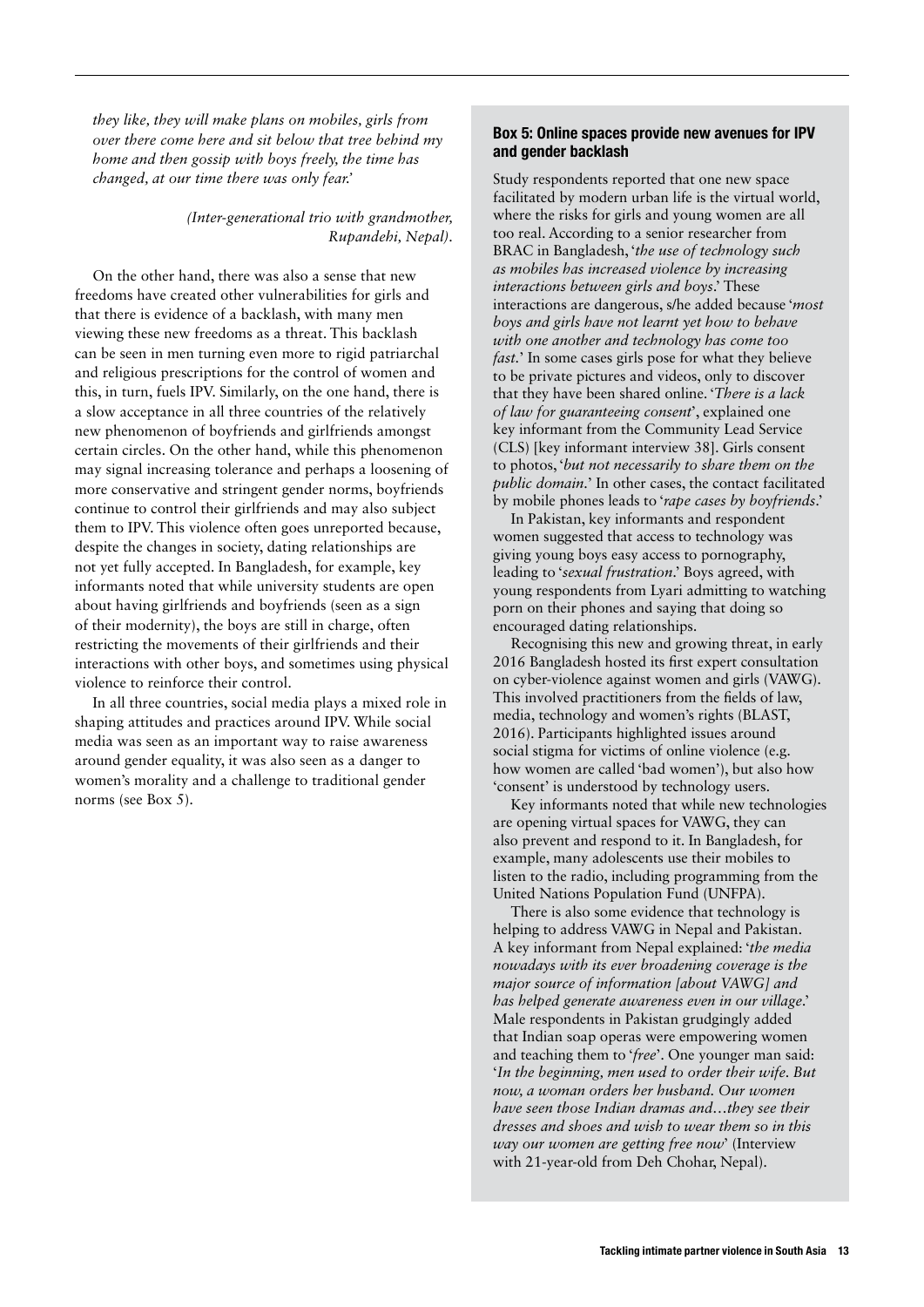

A man uses his phone in Dhaka, Bangladesh. © Abir Abdullah/ADB (CC BY-NC-ND 2.0)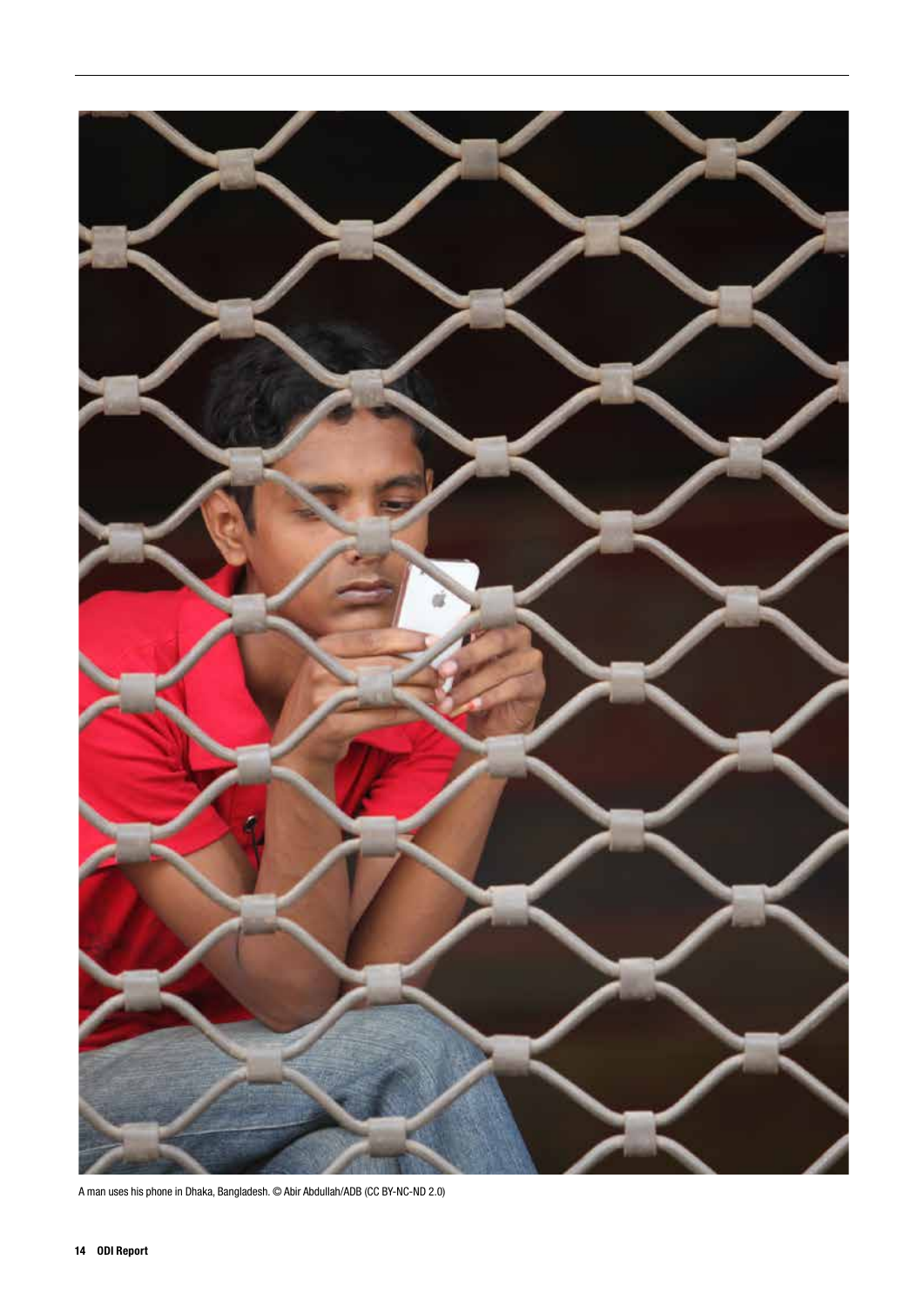## 3.Policy, programming and informal responses

#### 3.1. Policy and legal frameworks

Policy and legal frameworks related to GBV vary considerably across our three study countries, but IPV is poorly reflected in every case. Bangladesh and Nepal have, however, enacted a number of conventions and laws and policies on violence against women. The policy and legal landscape related to IPV is more patchy in Pakistan, with some states adopting more forward-looking approaches than others. Existing legislation in all three countries often provides cursory remedies, at best, and suffers from gaps that result in poor implementation. In particular, legislative frameworks pay inadequate attention to the underlying social norms and values that drive GBV and IPV. Key informants also noted that violence happens everywhere,

and should, therefore be addressed in policies across a whole range of sectors.

### 3.2. Programming and services

#### 3.2.1. Survivor services

The provision of medical, legal and psychosocial services is at the forefront of the response to GBV and IPV in all three countries to meet the needs of women and girls who have been victimised, with NGOs and governments heavily involved in such services. In Bangladesh, one key initiative is the Multi-Sectoral Programme on Violence Against Women (see Box 6), which aims to strengthen

#### Box 6: The Multi-Sectoral Programme on Violence Against Women in Bangladesh: a promising approach

The Multi-Sectoral Programme (MSP) on Violence Against Women (VAW) is implemented jointly by the Governments of Bangladesh and Denmark and aims to develop a holistic, multi-disciplinary approach to gender-based violence (GBV). Launched in 2000 and led by the Ministry of Women and Children Affairs (MoWCA), the programme focuses on the following:

- **•** Improving and consolidating integrated services related to VAW
- **•** Increasing public and institutional awareness of VAW and related public services
- **•** Developing the institutional capacities of the MoWCA and key government agencies to improve inter-ministerial coordination and action in relation to VAW
- **•** Achieving targeted legal and procedural reform to enhance the prevention and redress of VAW cases
- **•** Working to tackle trafficking, which is common in border areas, with flows towards India, Nepal and China through Myanmar
- **•** Preventing child marriage.

The MSP is staffed by more than 700 people and includes helplines, 20 regional trauma centres, 30 One Stop Crisis Centres (OCCs) and Violence Prevention Committees.

The helplines are staffed by personnel trained to university level, most of whom are women. Their aims is to help women who are experiencing violence contact local police and women's representatives. There were 90,000 calls in 2016 alone. The helplines have been invaluable, explained one key informant, helping women to understand their rights and access the support and services they need.

The One Stop Crisis Centres (OCC) were established in 2009, and have supported a total of 8,653 women and children to date (www.mowca.gov.bd/). Given their success, there are plans to establish OCCs in 40 districts and 20 Upazilas. All OCC employees are authorised to report cases to the local police station, which is then required to designate an officer in charge immediately. That office is responsible for ensuring that medical evidence is collected within 24 hours of an assault. OCC employees then help survivors gather the required paperwork and keep the process moving in a timely fashion. In more rural communities, this role is often filled by BRAC workers who help survivors report and prosecute their attackers by accompanying them to file reports and providing them with stipends to cover the costs of transportation.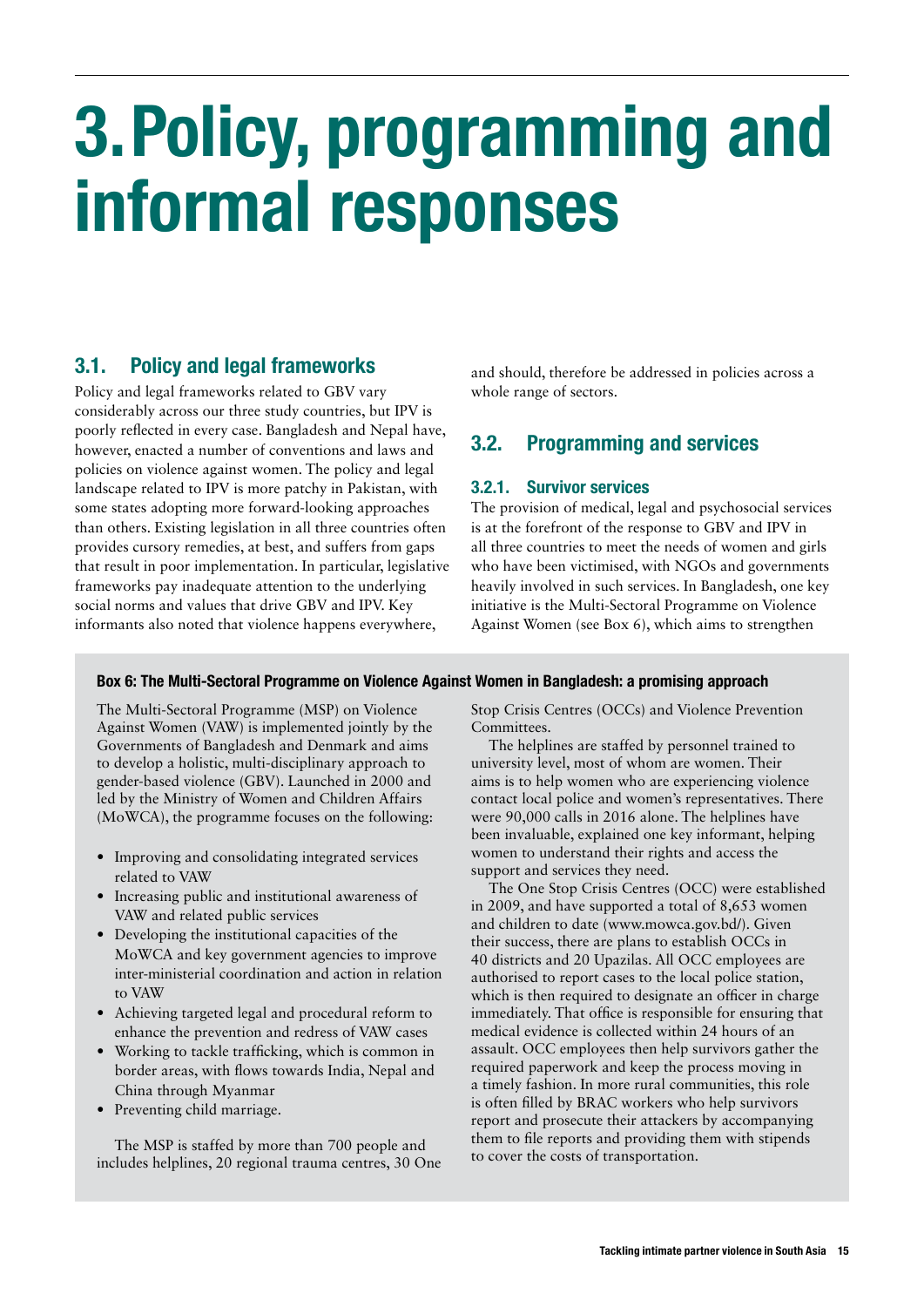the integration of GBV prevention and response services, though further evaluation of these kinds of programmes are necessary given their unclear impacts in other countries (personal communication). In all three countries, shelter homes and counselling telephone hotlines (especially in Bangladesh and Pakistan) are run by both government and NGOs and are an important part of the response.

#### 3.2.2. Protection services

Informal support networks often provide vital protection for women, especially networks of her own family and her neighbours. Our findings suggested, however, that family reactions could be mixed. A range of justice-system responses also exist and include informal processes of arbitration at the village level (such as *shalish* in Bangladesh and *jammat*<sup>5</sup> in Pakistan<sup>6</sup>). However, going to these informal courts may not be a viable option as such courts may rule that the woman should remain with an abusive husband – in the name of protecting his family's social status. The steps taken after such informal responses varied markedly in each country.

Under-reporting of IPV to the police and formal justice system is a major challenge in all three countries as a result of entrenched beliefs that IPV is a 'private' matter. As a result, the overwhelming consensus across these countries was that formal services are not accessed until women's lives are at risk. An equally challenging barrier in the formal response system was a perceived dearth of accountability and transparency, with rampant corruption and police officers all too often refusing to open a case unless they are paid to do so. While governments should, in principle, bear the cost of all legal expenses in cases of VAWG, financial barriers prevent some women, especially the poorest in rural areas, from accessing formal justice. Another major impediment to accessing services in all countries was seen as lack of awareness of the services available, with the onus on survivors to find and reach out to services. Poor treatment received by women at the police stations was also cited as a reason for women hesistating to seek formal justice (see also Box 7 for a survivor's story).

*'There is a lack of sensitivity in the police service, medical-legal staff, and the staff working at the shelter. A lot of women have told us that the women in the police service are the most verbally abusive. The in-charge of the shelter home has said to a woman that you have had a second marriage, so now we can't do anything for you except tell you to do a third marriage or die in the current marriage.'* 

*(Interview with key informant, aged 14, in Pakistan)* 

#### Box 7: A survivor's story from Nepal

Sabin, who comes from a poor family, was married to a wealthy man from Kapilvastu, Western Nepal. He met her at a cousin's wedding and pursued her relentlessly until she agreed to marry him. His parents, however, were very unhappy with the marriage and began to taunt Sabin for her poor background as soon as she moved into her husband's home. At first, he supported her, but once she gave birth to their first child, he abandoned her at her parents' house and began chasing other women. Religious leaders intervened and forced him to take her back, which made him very angry. He began denying her food, beating her and raping her. When she became pregnant again, he abandoned her at her parents' house for a second time. Sabin went back to him yet again, and the abuse continued. After eight years, the village religious committee agreed that she had tolerated the abuse long enough and allowed her to file for divorce. Her husband, however, refused to hand over the paperwork she needed to finalise the divorce (her citizenship and marriage certificates and her children's birth certificates), leading the Chief District Officer to imprison him to force his hand. In the end, Sabin's divorce went through and her husband is now engaged to be married to another woman.

*Source: Fieldwork, 2016*

*'Sometimes the officials have a bias attitude towards women who are filing complaints against their husbands. They themselves have issues related to IPV in their personal lives or are not very satisfied with the present laws or practices on gender equitable justice. In such case when decisions are to be made by them based on their personal judgement, hearing of the cases gets affected negatively.'* 

*(Interview with key informant, male government official, Rupandehi, Nepal)* 

#### 3.2.3. Prevention services

A lack of capacity to address VAWG was noted in all three countries, with agencies and departments under-staffed, with poorly trained staff, and facing poor coordination and limited leadership. The invisibility of women in debates and dialogues was also highlighted. Given limited government capacities around prevention, donor organisations, including UN agencies and NGOs, are heavily engaged in raising awareness about VAWG, aiming to ensure not only that the public understands what VAWG

<sup>5 &#</sup>x27;Group of people' in Urdu

<sup>6</sup> Informal adjudication of petty disputes (both civil and criminal) by local leaders.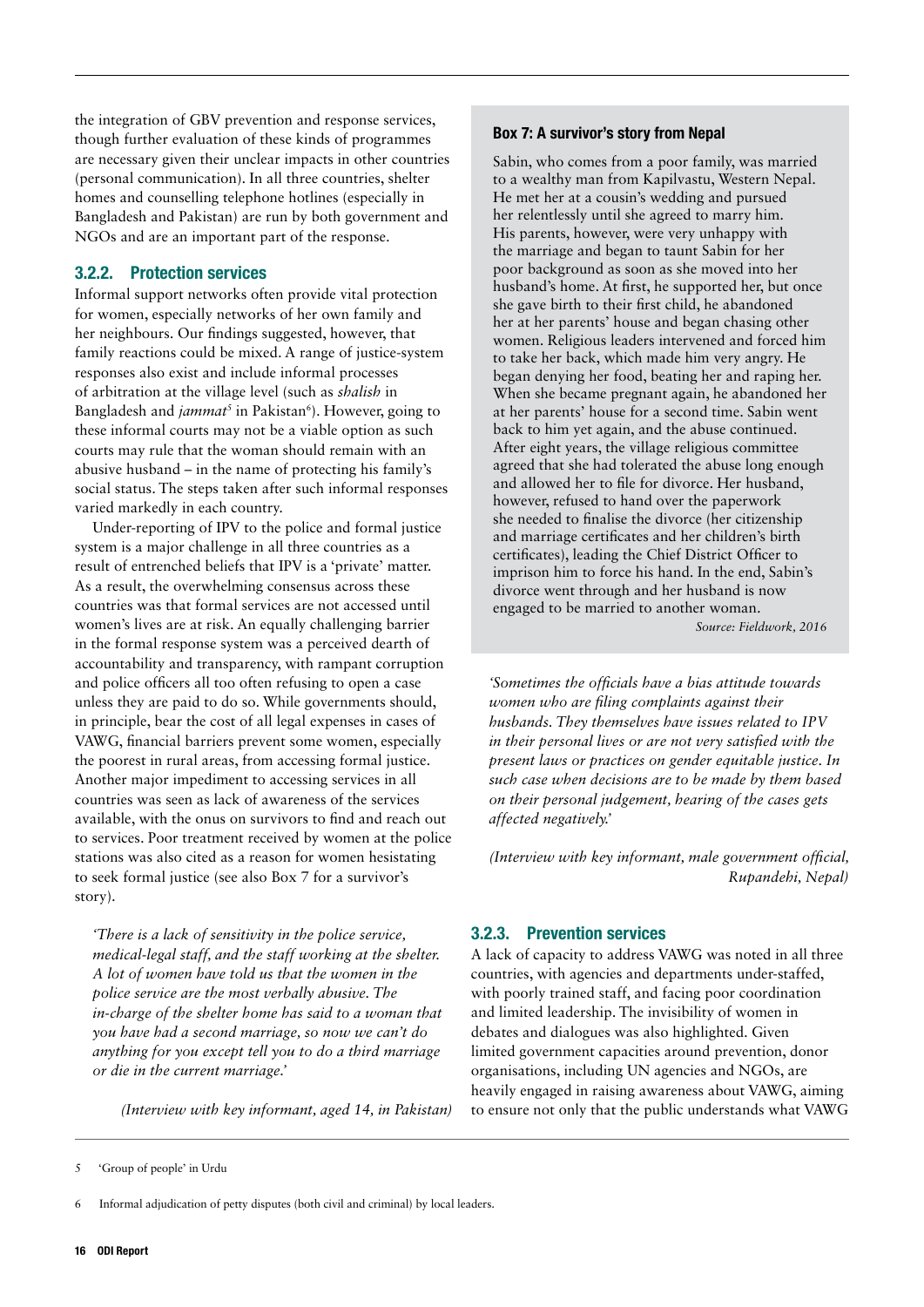

Women's ward of the hospital in Gazipur, Bangladesh © Fiona Samuels/ODI 2016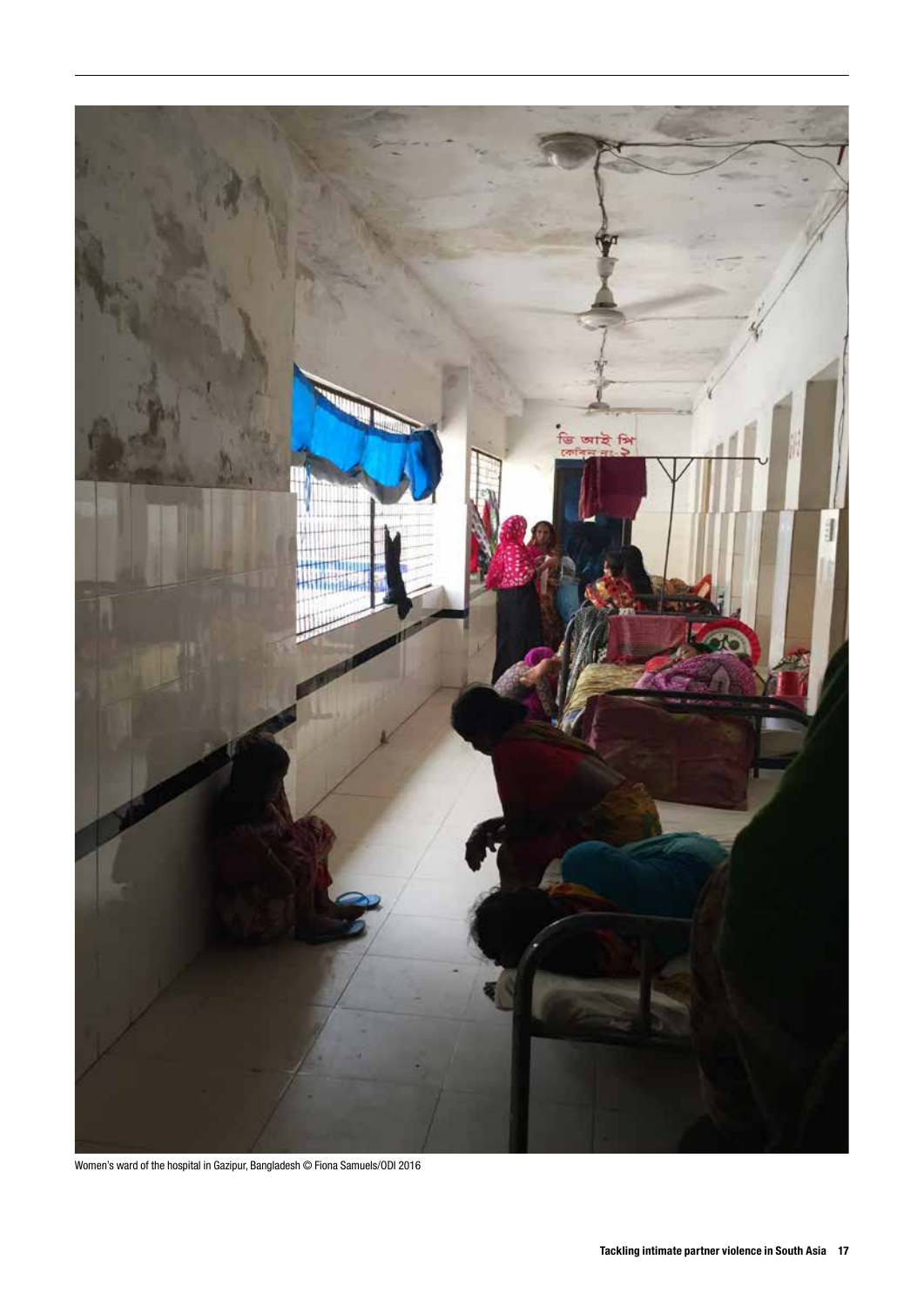entails, but also to help women and girls understand their rights and how to claim them. In Bangladesh, efforts were strong and relatively widespread, but in Pakistan the scope of such programmes was limited and large-scale change was hindered by the small number of people reached by existing programmes.

One key way in which organisations raise awareness about VAWG is facilitating dialogue at the household and community levels. Using techniques such as television

and radio programmes, street theatre and community discussions, NGOs work with a wide range of stakeholders to make sure that girls and women realise that they do not have to tolerate abuse and that boys and men come to understand what type of behaviour constitutes abuse. Efforts are also underway to improve the capacity of local police departments, providing gender-awareness training to officers and supporting the recruitment of more female officers (see Box 8 for a story from a male perspective).

#### Box 8: You do not have to be loud and strong to be a man

Rohan is a well-educated, 27-year-old married father of two living in Hyderabad, Pakistan. Born in a conservative village, his own attitudes towards rights, masculinity and violence were conservative until he joined a youth group seven years ago. Now he is a vocal opponent of forced marriage and intervenes to stop violence in his community.

Rohan grew up in a large family that never had quite enough money to go around, even though his father was a police officer. There were some years when Rohan did not have enough money for a school uniform, and was beaten by his teachers for coming to school in street clothes. By the time he was 10 he was helping to support his family by selling samosas after school. Despite his family's poverty, however, Rohan remembers his childhood fondly because '*the environment at our home was good*.' His father may have been emotionally distant, and a strict disciplinarian, but: '*he would scold, not hit*.'

Rohan's first awareness of gender justice came in mid-adolescence, when he watched his father forcibly marry off his older sister – a sister he looked up to as his role model during childhood. His sister did not agree to the marriage, '*even my mother didn't agree*,' he explained. '*So I argued with my father to not let her get married to him. Her life would change for the worse*.' In the end, however, his sister married because: '*my father and uncle had taken the decision.'*

Rohan's entire family left their village and moved to Hyderabad around the time Rohan finished secondary school. Soon after, he was invited by a friend to join

a NGO that '*works for the betterment of the people*'. During training he was introduced to the idea of rights and shown videos about violence against women.

Participating in the youth group, Rohan explained, '*has affected me immensely*'. He no longer berates his wife when her cooking is bad, as '*everyone has to eat it, including her*'. He stops men who are speaking disrespectfully to women, explaining – when they ask him why he is interfering – 'I am an active citizen here and this woman is like my sister'. Recognising that '*we normally adapt and adopt what we see around us'*, Rohan takes his wife and his mother when he goes shopping, so that his neighbours will see that times are changing and women no longer have to stay inside the home.

Rohan's conception of what it means to be a man has also changed. While he has never believed that men must exert power and demonstrate strength through violence against women, he was shaken when his group carried out research last year and discovered that women believed: '*until our husbands hit us, we don't even know whether they are our rightful husbands*'. Now he is a vocal opponent of the idea that a man must be '*loud and strong to be manly*'.

Rohan's youngest sister was just engaged to be married. This time Rohan won the argument with his father. '*If my sister disagrees, then we will cancel it. It is her right and I gave it to her.*'

> *Source: In-depth interview with male community activist, Hyderabad, Pakistan.*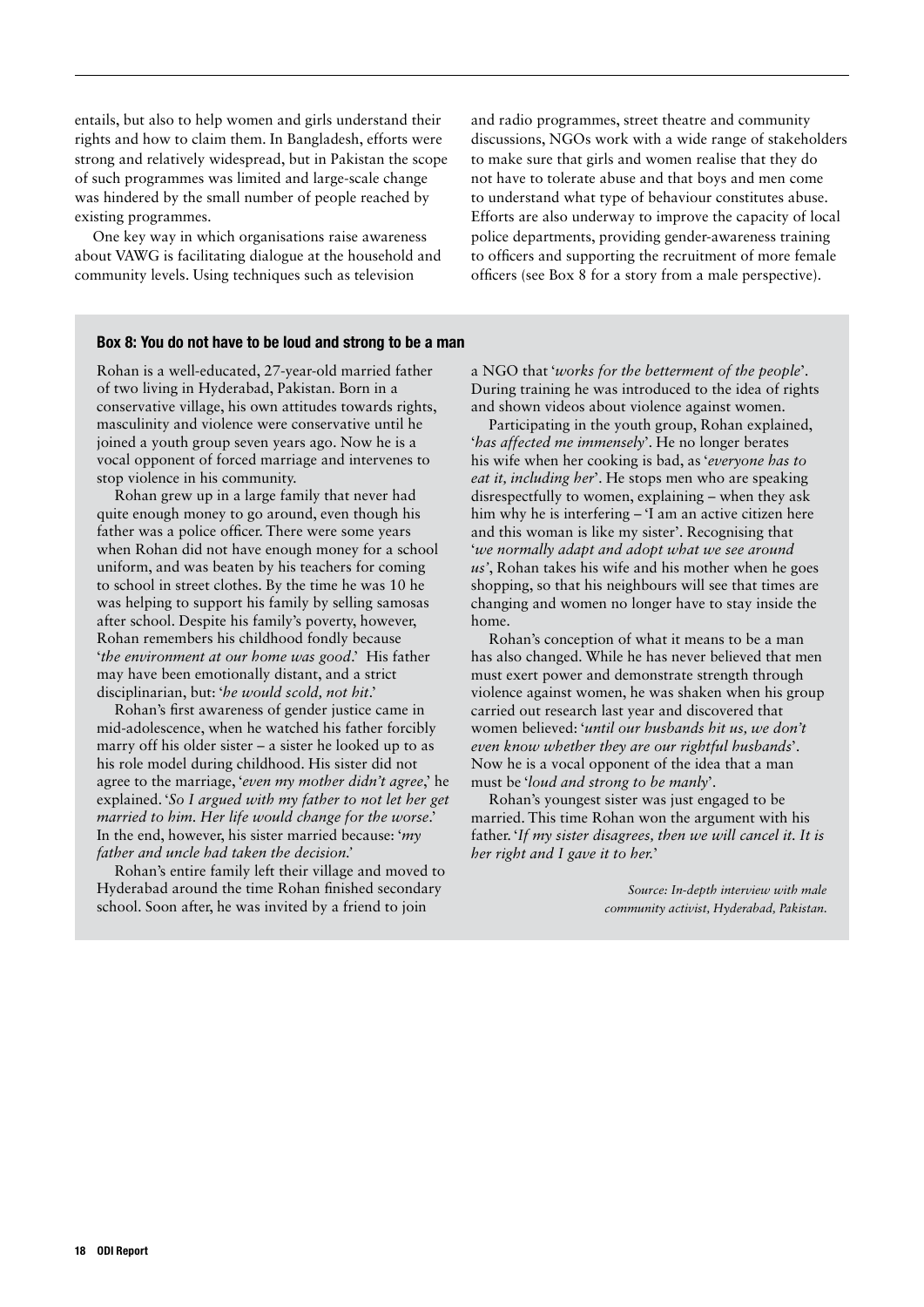## 4.Conclusions and recommendations

Our findings show that the multi-dimensional definition of IPV set out by the World Health Organization (WHO) resonates with the patterning of IPV in these three contexts, with economic violence an addition of critical importance. Not surprisingly, verbal and psychological forms of violence are rarely discussed or reported but our primary research findings suggest that they form a fundamental part of the IPV experienced by women.

Our findings also show, however, the need to include definitions of IPV that are culturally resonant and context-specific in any umbrella conceptualisation of IPV in the region. For example, dowry-related violence, acid throwing, *fatwa* violence and polygamy-related violence are all significant dimensions of IPV experiences in our study countries.

From the perspective of many men and boys in our sample, some form of violence in relationships with intimate partners – wives and girlfriends – is acceptable and can be justified by the need to control girls and women and correct their behaviour to ensure compliance with conservative gender norms. This is not to say that attitudes of men and boys are not changing, but the pace and degree of change is uneven, with men often claiming that they have 'modern' and 'egalitarian' attitudes but, when questioned more closely revealing perceptions of ideal women, wives and girlfriends as docile and submissive. The study also revealed mixed findings around the interplay between age and attitudes towards IPV, with adolescent and recently married young men exhibiting deeply conservative norms while middle-aged men were more accepting of women as potentially equal partners. There was also a view, however, that it is difficult to change entrenched gender norms when men are '*too old*'.

In terms of the multi-level influences that shape IPV, the key message from our cross-country findings was that the different levels are highly inter-related. At the individual level, the key influences included education (or lack thereof it), substance abuse, and being exposed to violence within the household or community in some form either as a child or adult. At the household level, stresses in relationships with in-laws are key triggers of IPV, as is the low economic status of a household. Finally, the key drivers of IPV at the community level include a range of gender norms related to child, early and arranged marriages, the

acceptance of violence by both men and women, dowry practices and mobility restrictions. While there is some evidence of positive change resulting from access to new technologies, there is also evidence of a backlash, especially in Bangladesh and Pakistan, where conservative religious forces, among others, are championing entrenched patriarchal and often violent social norms.

Institutions at all levels – macro, meso and micro– and whether formal and informal – play a vital role in both promoting and stalling progress on eradicating IPV. At the micro-level, these institutions include extended family and tribal groupings, informal courts and arbitration systems as well as the women's GBV monitoring groups, communitybased organisations (CBOs) and NGOs that are often the first port of call for survivors. The interface with religious leaders at community level is also important, although our findings suggest that they often serve as a conservative force and that women may not turn to them. This is the case especially in the context of a growing backlash against women and girls' empowerment.

Meso-level institutions also emerged as key mediators of IPV responses. These include schools, health clinics, police stations, formal legal structures (including legal aid), and sub-national representatives of political parties. At the macro-level, given the range of fragilities faced in these contexts, we see considerable diversity in the patterning of institutional responses to IPV and support for broader women's rights agendas.

The programming infrastructure to respond to IPV is more robust in Bangladesh and Nepal than in Pakistan where responses are highly fragmented, but engagement with men and boys by existing programmes is limited in all three countries. Programme coverage is also very limited; programmes tend to be of limited duration and they are neither integrated nor sufficiently intense to make a significant difference to the lives of women and girls.

Informed by these overarching findings, Table 1 identifies key recommendations and opportunities for changes in policy and practice to address IPV. Recognising that IPV, far from being 'private', is everybody's business, the table sets out responsibilities that span all levels in the ecological framework, from regional bodies to national governments, and from ministries to communities.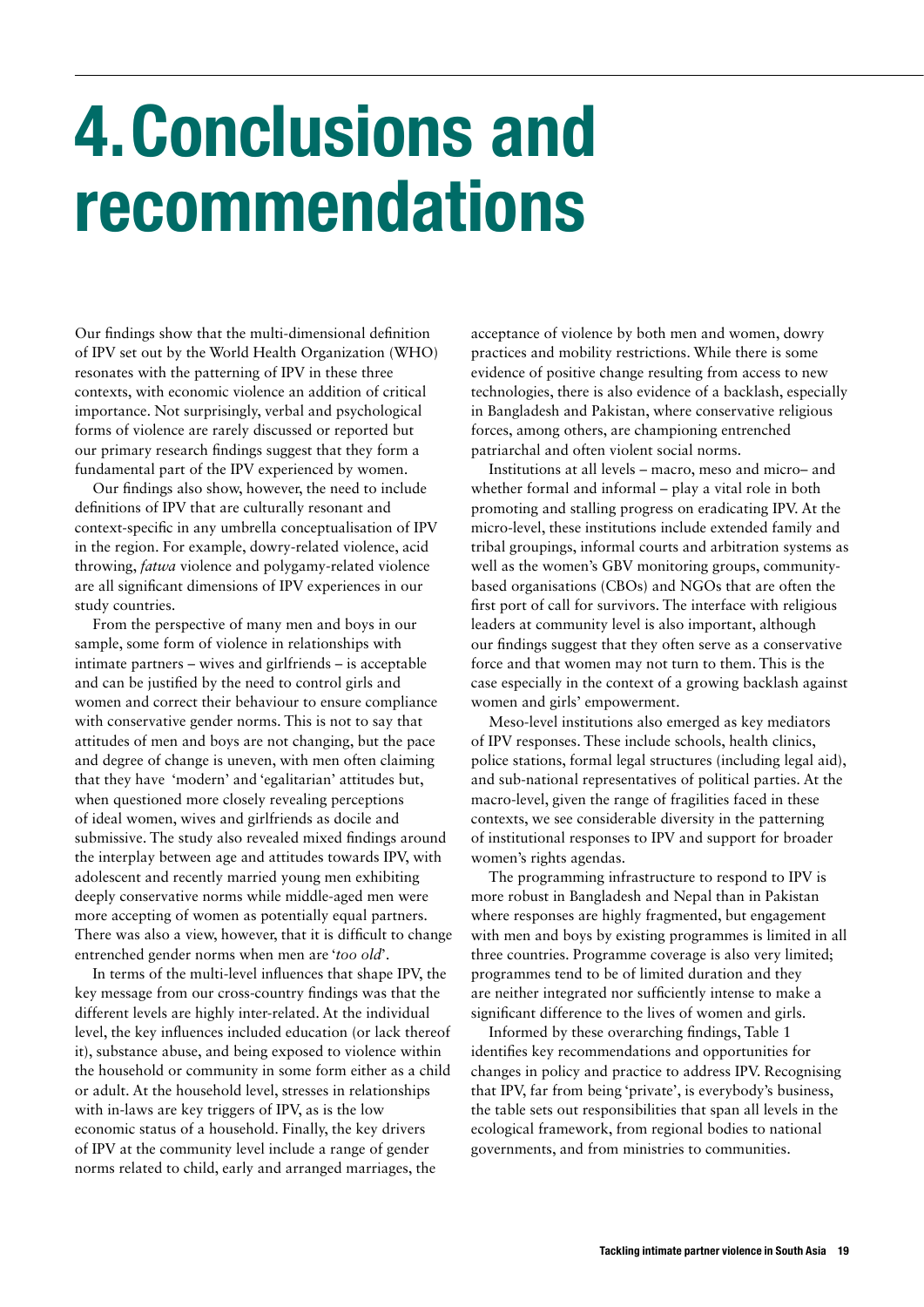- Ensuring that the definition adequately captures variations within countries on IPV attitudes and behaviours
- Risk of fragmented messaging that fails to build on or complement different messages from different sectors and levels
- Risk of backlash by boys and men, especially if such measures are not carried out in a way that is culturally resonant

| Recommendation                                                                                                                                                                  | <b>Operationalisation</b>                                                                                                                                                                                                                                                                                                                                                                                                                  | Who                                                                                                                                                                                              | <b>Opportunities</b>                                                                                                                                                                                                                                                                                                                                                                                                                                                                                                                                                                                                                                                                                 | <b>Challenges</b>                                                                   |
|---------------------------------------------------------------------------------------------------------------------------------------------------------------------------------|--------------------------------------------------------------------------------------------------------------------------------------------------------------------------------------------------------------------------------------------------------------------------------------------------------------------------------------------------------------------------------------------------------------------------------------------|--------------------------------------------------------------------------------------------------------------------------------------------------------------------------------------------------|------------------------------------------------------------------------------------------------------------------------------------------------------------------------------------------------------------------------------------------------------------------------------------------------------------------------------------------------------------------------------------------------------------------------------------------------------------------------------------------------------------------------------------------------------------------------------------------------------------------------------------------------------------------------------------------------------|-------------------------------------------------------------------------------------|
| Promote definitions of IPV that have<br>cultural resonance                                                                                                                      | Build on standardised measurements for IPV and identify<br>$\bullet$<br>agreed indicators that have cultural resonance                                                                                                                                                                                                                                                                                                                     | • Academics, educationalists<br>• Regional bodies - South Asian Association<br>for Regional Cooperation (SAARC), WHO<br>Regional Office, UNFPA, UNICEF, UN<br>Women                              | Securing a place at the table at regional meetings<br>Promoting opportunities for dialogue between academics, civil society<br>and educationalists                                                                                                                                                                                                                                                                                                                                                                                                                                                                                                                                                   | • Ensurin<br>on IPV a                                                               |
| <b>Ensure programming responds to</b><br>regional patterning of IPV                                                                                                             | • Invest in awareness-raising not only on IPV but also on the<br>relevant laws and policies that exist on GBV, inheritance,<br>dowry, divorce etc., and the services available                                                                                                                                                                                                                                                             | • Government, media, NGOs/ CBOs                                                                                                                                                                  | • Use interactive approaches, such as community theatre, working through<br>schools, community dialogues, safe spaces for women and girls to<br>discuss these issues, and work with male role models<br>Use media/social media to reinforce this messaging<br>$\bullet$                                                                                                                                                                                                                                                                                                                                                                                                                              | Risk of t<br>messag                                                                 |
| Engage with men and boys to better<br>tailor programme interventions,<br>while maintaining a strong gender<br>and rights focus that is inclusive of<br>women and girls          | Identify entry points where different groups of men and<br>$\bullet$<br>boys are most likely to be receptive to messaging, including<br>religious institutions (e.g. mosques and churches), schools,<br>youth groups, cafes, sports events and locations                                                                                                                                                                                   | • All actors, including communities                                                                                                                                                              | Given that social norms become more rigidly enforced and personally<br>salient in adolescence, it is critical to reach boys as early as possible,<br>ideally when they are pre-adolescent or very young adolescents, and<br>inside the family<br>Work through educational establishments and youth clubs to reach<br>adolescent boys and young men, including through influencing curricula<br>development<br>Work with role models of positive and progressive masculinities, including<br>$\bullet$<br>celebrities or progressive religious leaders<br>Invest in pilots to test different approaches<br>$\bullet$<br>Promote cost-cutting learning on promising models of engaging men and<br>boys | • Risk of I<br>carried                                                              |
| <b>Ensure that programming approaches</b><br>respond to the multi-level influences<br>of IPV                                                                                    | Ensure the promotion of an inter-sectoral and multi-level<br>approach through a national coordinating agency or inter-<br>agency working group<br>Pay attention not only to programming that addresses IPV<br>$\bullet$<br>specifically, but also to opportunities to mainstream IPV<br>prevention through programming related to e.g. women's<br>health, livelihoods/economic empowerment, food security,<br>infrastructure and transport | • Ministry of Women or Justice as possible<br>champions<br>• Support from donors and (I)NGOs                                                                                                     | Given the diverse programming entry-points, there are opportunities<br>$\bullet$<br>to work with the following target groups: men and women as couples,<br>in-laws, community and religious leaders, media leaders (given that the<br>media often reinforce discriminatory attitudes), police and the health<br>sector at different levels, and employers<br>Programming entry points can also include programmes to build<br>women's skills, credit and savings schemes, programmes on substance<br>abuse and employment opportunities for men and women                                                                                                                                            | Risk of<br>politica<br>Limitec<br>Weak ii                                           |
| Map and engage strategically with<br>key institutions at different levels,<br>especially in an effort to counter<br>backlash against women and girls'<br>empowerment            | Improve the availability of information and the skills and<br>$\bullet$<br>knowledge of service providers to prevent, screen for and<br>respond including making referrals re. IPV within and across<br>the justice, legal, protection, health and education sectors).<br>Promote legal reforms to criminalise IPV behaviours (e.g.<br>$\bullet$<br>marital rape), and for the prosecution and sentencing of IPV<br>perpetrators.          | • Government, NGOs and donors                                                                                                                                                                    | • Harness existing local structures, including formal and informal justice<br>systems<br>• Develop cross-country learning around promising practices through, for<br>example, SAARC, with support from donors as needed<br>• Enhance reporting of IPV to test and strengthen justice and police<br>systems<br>• Enhance referral systems across sectors on IPV                                                                                                                                                                                                                                                                                                                                       | • Limitec<br>Lack of<br>to GBV<br>$\bullet$ Lack of<br>awaren<br>Problen<br>prosecu |
| Invest in, strengthen and improve<br>programming, including monitoring,<br>evaluation and lesson-learning<br>related to programming                                             | Ensure greater investment in primary and secondary<br>$\bullet$<br>prevention initiatives.<br>Provide greater investment for prevention and treatment<br>$\bullet$<br>services to ensure adequate intensity and duration of<br>programming.                                                                                                                                                                                                | • Government<br>NGOs<br>• Donors                                                                                                                                                                 | • Invest in monitoring and evaluation of existing programming to inform<br>new and scalable programming approaches<br>Rigorous monitoring will also improve the quality of services as well as<br>$\bullet$<br>transparency and accountability<br>• It is critical to monitor and evaluate implementation of the law at a<br>national and sub-national level                                                                                                                                                                                                                                                                                                                                         | • Gender-<br>and fun                                                                |
| Strengthen data collection and<br>analysis that involves both men and<br>women, boys and girls from diverse<br>geographical, ethnic etc. groups with<br>regard to IPV practices | As part of this work, invest in strengthening culturally<br>$\bullet$<br>appropriate tools and scales to measure forms of economic<br>and emotional violence                                                                                                                                                                                                                                                                               | • Researchers in the region<br>Donors that support research<br>• UN agencies that are responsible for<br>the achievement of the Sustainable<br>Development Goals in relation to GBV<br>reduction | Growing global and regional attention to issues of IPV and recognition of<br>lack of data                                                                                                                                                                                                                                                                                                                                                                                                                                                                                                                                                                                                            | • Limited                                                                           |

• Risk of backlash, especially from religious leaders and conservative political parties • Limited and short-term funding cycles

• Weak institutional enforcement mechanisms

• Limited resourcing and lack of gender budget monitoring • Lack of incentives, given limited funding and institutional prestige related to GBV/IPV issues

- Lack of demand, given the often hidden nature of IPV and the limited awareness of existing services
- Problem of legal loopholes and elite capture, which undermine reporting, prosecution and transparency /accountability

• Gender- and social-norm change are often slow and non-linear processes and funding cycles are too short to allow for the necessary continuity

• Limited research funding

#### Table 1: Key recommendations and opportunities to address IPV through policy and practice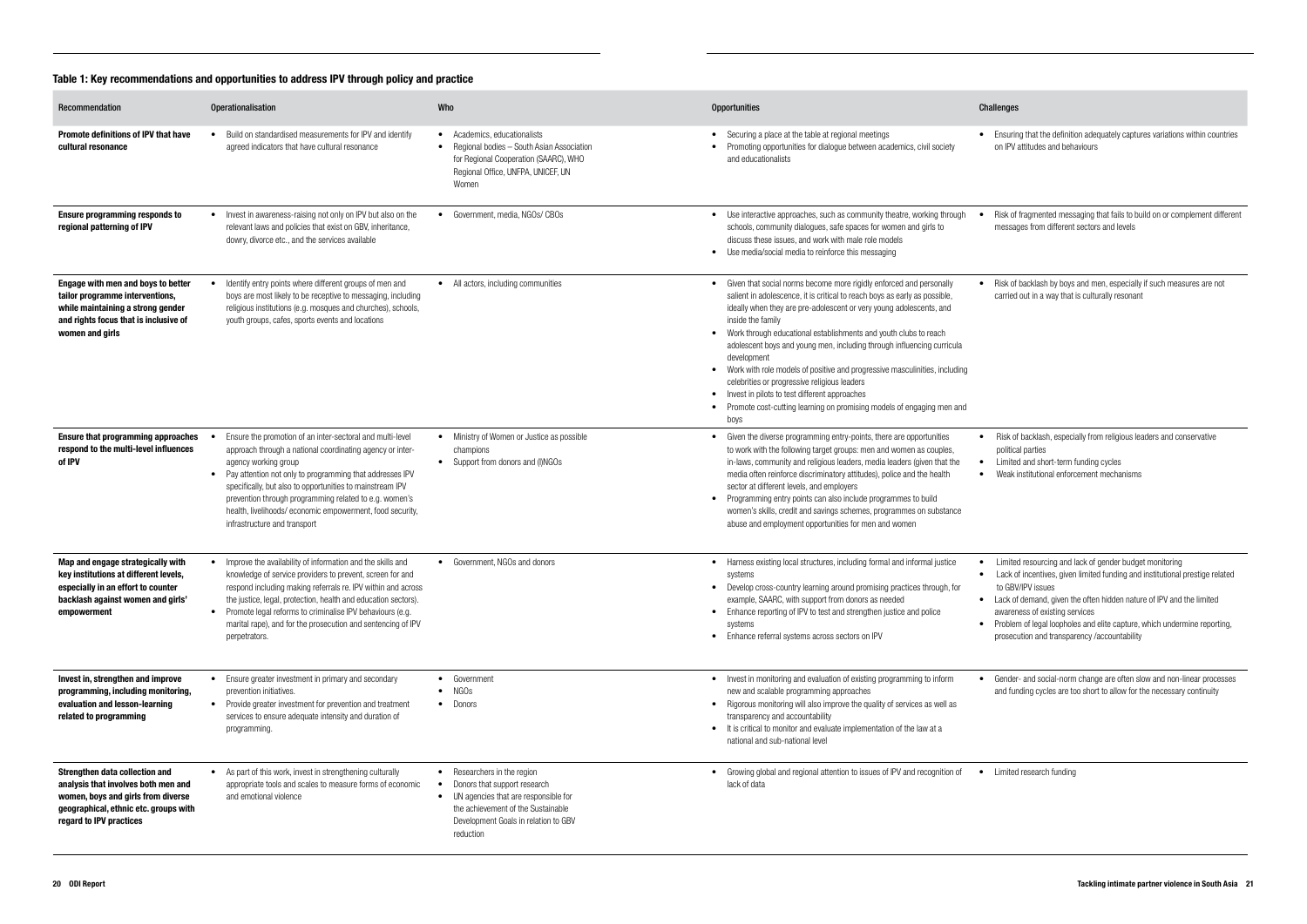### References

- Ackerson, L.K., and Subramanian, S.V. (2008). 'Domestic violence and chronic malnutrition among women and children in India'. *Am J Epidemiol*, 167(10), 1188-1196.
- Adams, A. E., Sullivan, C. M., Bybee, D., Greeson, M. R. (2008) 'Development of the scale of economic abuse.' *Violence Against Women*, 14, 563-588. doi:10.1177/1077801208315529.
- BBS (2016) *Report on violence against women (VAW) survey 2015*. Dhaka: Bangladesh Bureau of Statistics
- Barker, G., Contreras, J.M., Heilman, B., Singh, A.K., Verma, R.K., Nascimento, M. (2011) *Evolving men: initial results from the International Men and Gender Equality Survey*. Washington D.C.: International Center for Research on Women (ICRW) and Rio de Janeiro: Instituto Promundo.
- BLAST (2016) Report of Expert Consultation. Responding to Violence against Women and Girls in the Cyber Age. 18 February 2016. Dhaka: Bangladesh Legal Aid & Services Trust. Available at: http://www.blast.org.bd/content/report/ Report-of-Expert-Consultation.pdf
- Das, M., B., Amin, S., Johnson, K., Hossain, A. (2008) 'Whispers to voices: Gender and social transformation in Bangladesh.' Bangladesh Development Series Paper No. 22. Washington, D.C.: World Bank.
- Domingo, P., Holmes, R., Rocha Menocal, A., Jones, N., with Bhuvanendra, D., Wood, J. (2013) *Assessment of the evidence of links between gender equality, peacebuilding and state building*. Literature review. London: Overseas Development Institute.
- Fleming, P., Barker, G., McCleary-Sills, J., Morton, M. (2013) *Engaging men and boys in advancing women's agency: Where we stand and new directions*. Washington, D.C.: World Bank.
- Fry, D., McCoy, A., Swales, D. (2012). 'The consequences of maltreatment on children's lives: a systematic review of data from the East Asia and Pacific Region'. *Trauma Violence Abuse*, 13(4):209e33.
- Fulu, E. and Miedema, S. (2015) 'Violence Against Women: Globalizing the Integrated Ecological Model.' *Violence Against Women, 21*(12): 1431–1455.
- Heise, L. (2011) 'What works to prevent partner violence? An evidence overview'. London: UK Department for International Development.
- Heise, L. (1998) 'Violence against women: An integrated, ecological framework'. *Violence against Women, 4*, 262-290.
- Heise, L. and Garcia-Moreno, C. (2002) 'Violence by Intimate Partners'. In Krug, E.G. et al. (eds). *World report on violence and health*. Geneva: World Health Organization.
- Hossain, M., Zimmerman, C., Kiss, L., Kone, D., Bakayoko-Topolska, M., Manan, K.A.D., Lehmann, H., Watts, C. (2014) 'Men's and women's experiences of violence and traumatic events in rural Côte d'Ivoire before, during and after a period of armed conflict.' *BMJ Open* (2):e003644.
- Jejeebhoy, S. J., Santhya, K. G., Sabarwal, S. (2013) *Gender-Based Violence: A Qualitative Exploration of Norms, Experiences, and Positive Deviance*. New Delhi: Population Council.
- Johnston, H.B. and Naved, R.T. (2008) 'Spousal violence in Bangladesh: A call for a public-health response.' *Journal of Health, Population and Nutrition*, 26(3), pp.366–377.
- Koenig, M.A., Ahmed, S., Hossain, M.B. (2003) 'Women's Status and Domestic Violence in Rural Bangladesh: Individualand Community-Level Effects'. *Demography*, 40(2), pp.269–288.
- Ministry of Health Population (Mohp) Nepal, New ERA. Nepal, and ICF International (2012) *Nepal Demographic and Health Survey 2011*. Kathmandu: Government of Nepal. Available at: http://dhsprogram.com/pubs/pdf/FR257/FR257. pdf
- Nanda, P., Abhishek, G., Ravi, V., Aarushi, K., Nizamuddin, K., Dhanashri, B., Shobhana, B., Sanjay, K. (2015) 'Study on Masculinity, Intimate Partner Violence and Son Preference in India.' Washington D.C.: International Center for Research on Women (ICRW).
- NIPS ICF International (2013) *Pakistan Demographic and Health Survey 2012-13*. Islamabad and Calverton, MD: National Institute of Population Studies (Pakistan) and ICF International. Available at: http://dhsprogram.com/pubs/ pdf/FR290/FR290.pdf
- Naved, R., Huque, H., Farah, S., Shuvra, M.M.R. (2011) 'Men's attitudes and practices regarding gender and violence against women in Bangladesh: Preliminary findings.' Dhaka: icddr,b (International Centre for Diarrhoeal Disease Research, Bangladesh, United Nations Population Fund (UNFPA), Partners for Prevention, The Change Project.
- Oshiro, A., Poudyal, A.K., Poudel, K.C., Jimba, M., Hokama, T. (2011) 'Intimate partner violence among general and urban poor populations in Kathmandu, Nepal.' *Journal of interpersonal violence*, 26(10), pp.2073–2092.
- Petesch, P. (2012) 'The Clash of Conflict, Good Jobs, and Gender Norms in Four Economies.' Background Report for the World Development Report 2013. Washington D.C.: World Bank.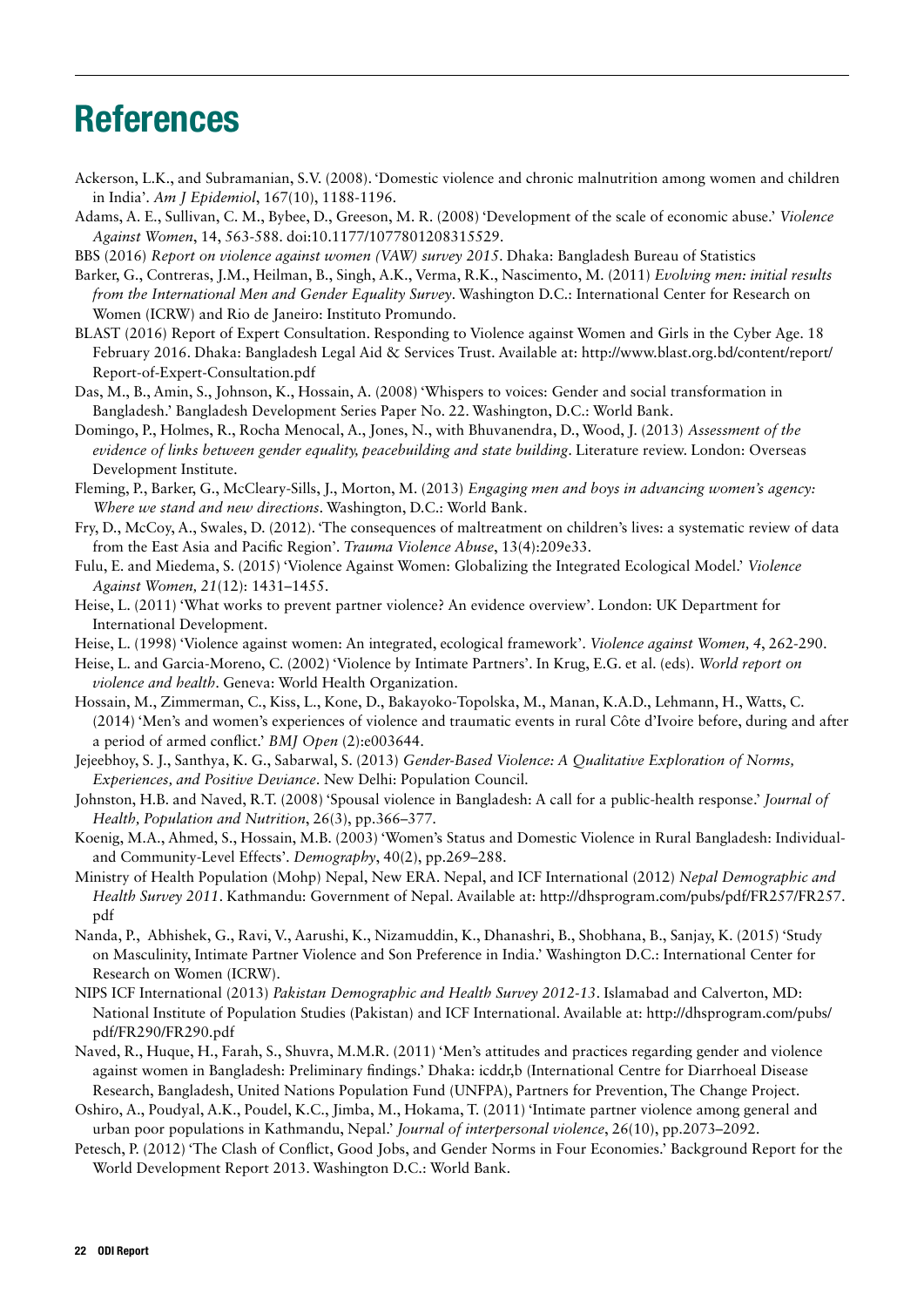- Rabbani, F., Qureshi, F., Rizvi, N. (2008) 'Perspectives on Domestic Violence: Case Study from Karachi, Pakistan.' *Eastern Mediterranean Health Journal* 14 (2): 415–26.
- Samuels, F., Jones, N., Gupta, T. (forthcoming). *Men and Intimate Partner Violence: From Research to Action in Bangladesh, Nepal and Pakistan*. London: Overseas Development Institute.
- Samuels, F. and Jones, N., with Bassam Abu Hamad, B., Cooper, J. Galappatti, A. (2015) *Rebuilding Adolescent Girls' Lives: Mental health and psychosocial support in conflict-affected Gaza, Liberia, Sri Lanka, Synthesis Report*. London: Overseas Development Institute. Available at: https://www.odi.org/sites/odi.org.uk/files/odi-assets/publications-opinionfiles/9999.pdf
- Schuler, S.R., Lenzi, R., Nazneen, S., Bates, L.M. (2013) 'Perceived decline in intimate partner violence against women in Bangladesh: Qualitative evidence'. *Studies in Family Planning*, 44(3), pp.243–257.
- Solotaroff, J.L. and Pande, R. P. (2014) *Violence against Women and Girls: Lessons from South Asia*. Washington D.C.: World Bank.
- Vyas, S. and Watts, C. (2008) 'How does economic empowerment affect women's risk of intimate partner violence in low and middle income countries? A systematic review of published evidence.' *Journal of International Development*, 20, 1e28.
- WHO (2012) Understanding and addressing VAW: intimate partner violence. Geneva: World Health Organization.
- Yount, K.M., Krause, K.H., VanderEnde, K.E. (2015) '*Economic Coercion and Partner Violence Against Wives in Vietnam: A Unified Framework?*' *Journal of interpersonal violence*, p.0886260515584350-
- Zakar, R., Nasrullah, M., Zakar, M.Z., Ali, H. (2016) 'The association of intimate partner violence with unintended pregnancy and pregnancy loss in Pakistan.' *International journal of gynaecology and obstetrics: the official organ of the International Federation of Gynaecology and Obstetrics*, 133(1), pp.26–31.